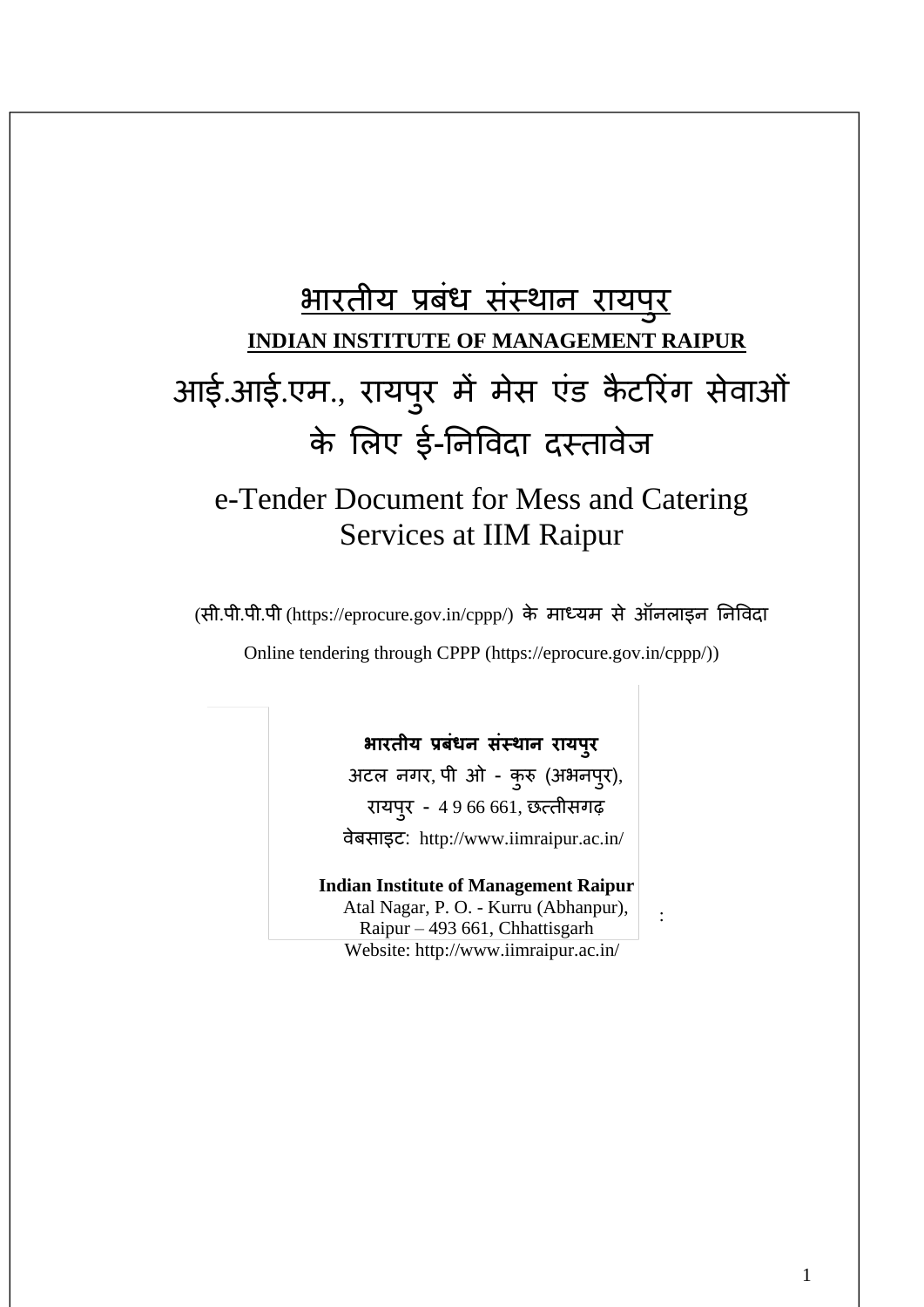# <u>विषय-सूची</u>

# Contents

| $S$ No         | <b>Item</b>                                                                                                                         | Page No   |
|----------------|-------------------------------------------------------------------------------------------------------------------------------------|-----------|
| 1              | Notice Inviting Tender                                                                                                              | $03 - 04$ |
|                | <b>Part-I: Technical Bid (Annex-I to VII)</b><br><b>Annex-I:</b> Scope of Work, Terms & Conditions and<br>Type of menu to be served | $05-16$   |
| $\overline{2}$ | <b>Annex-II:</b> General Terms and Conditions of<br>Contract                                                                        | $17 - 23$ |
|                | <b>Annex-III: Eligibility Criteria</b>                                                                                              | $24 - 26$ |
|                | <b>Annex-IV: Bidder Details</b>                                                                                                     | $27 - 28$ |
|                | <b>Annex-V:</b> Instructions for Online Bid Submission                                                                              | 29-32     |
|                | <b>Annex-VI: Tender Acceptance Letter</b>                                                                                           | $33 - 33$ |
|                | <b>Annex-VII: Bid Evaluation Scheme</b>                                                                                             | 34-36     |
| 3              | <b>Annex-VIII: Financial Bid</b>                                                                                                    | 37-37     |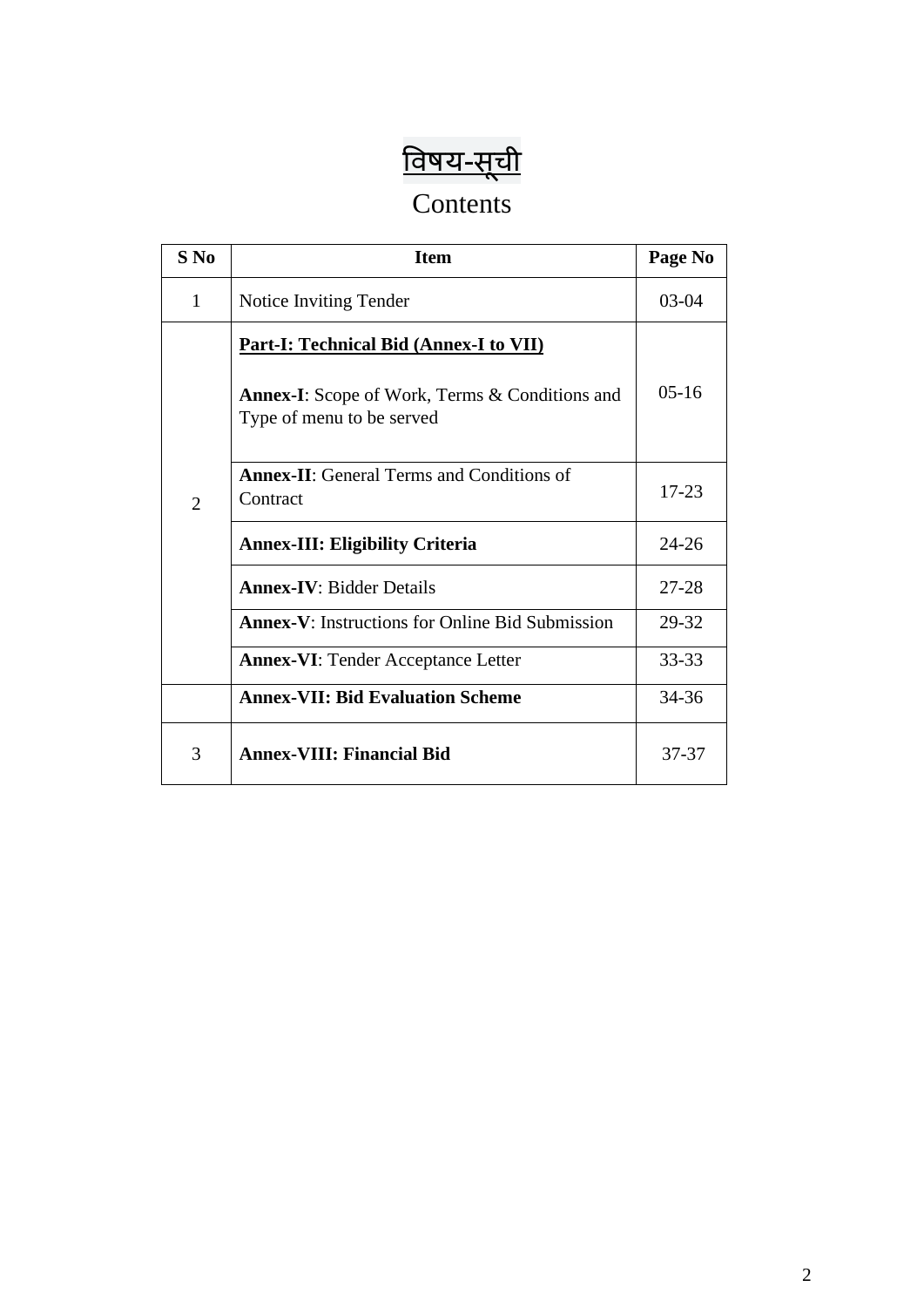# निर्विदा आमंत्रित सूचना **NOTICE INVITING TENDER**

IIM Raipur invites e-tender (online tender through CPP Portal) from reputed and experienced agencies under three bid system pre-bid eligibility criteria (Part-I), Presentation of the technically qualified bidders (Part-II) & Financial Bid (Part-III) for providing Mess and Catering Services at IIM Raipur.

## अनुसूची और ननववदा के अन्य वववरण ननम्नानुसार हैं:

The schedule and other details of Tender are as under:

| <b>Tender Name</b>                                                                                 | Providing Mess and Catering Services at IIM Raipur                                                                                                                                                                                                     |
|----------------------------------------------------------------------------------------------------|--------------------------------------------------------------------------------------------------------------------------------------------------------------------------------------------------------------------------------------------------------|
| Tender No.                                                                                         | IIMR/Tender/2020/04 dt.02.06.2020                                                                                                                                                                                                                      |
| Period of Contract                                                                                 | Period of contract will be initially for two year which may<br>be extended up to two years (two years + one-year extension<br>$+$ one year extension) on same rate and terms $\&$ conditions.<br>Performance of the vendor will be reviewed each year. |
| <b>Publish Date</b>                                                                                | 02.06.2020                                                                                                                                                                                                                                             |
| <b>Bid Opening Date</b>                                                                            | 23.06.2020 @ 03:35 PM                                                                                                                                                                                                                                  |
| <b>Bid Document Download Start Date</b>                                                            | 02.06.2020 @ 12:05 PM                                                                                                                                                                                                                                  |
| <b>Bid Document Download End Date</b>                                                              | 22.06.2020 @ 03:30 PM                                                                                                                                                                                                                                  |
| <b>Bid Submission Start Date</b>                                                                   | 02.06.2020 @ 12:05 PM                                                                                                                                                                                                                                  |
| <b>Bid Submission End Date</b>                                                                     | 22.06.2020 @ 03:35 PM                                                                                                                                                                                                                                  |
| Date of presentation (offline or<br>online by Cisco Webex) by the<br>technically qualified bidders | Will be intimated to technically qualified bidders only                                                                                                                                                                                                |
| <b>Tender Fee</b>                                                                                  | Rs.1500/- plus 18 % GST (Rupees fifteen hundred plus<br>eighteen percentage GST)                                                                                                                                                                       |
| <b>EMD</b> (Earnest Money Deposit)                                                                 | Rs.10,00,000/- (Rupees Ten Lakh only)                                                                                                                                                                                                                  |
| Location of the service                                                                            | IIM Raipur, Atal Nagar, P. O. - Kurru (Abhanpur),<br>Raipur - 493 661, Chhattisgarh                                                                                                                                                                    |
| Delivery of service                                                                                | Within 15 days from date of LOI / LOA                                                                                                                                                                                                                  |
| <b>Contact Person</b>                                                                              | Mr. Aswhani Bhardwaj (Sr. SPO)                                                                                                                                                                                                                         |
|                                                                                                    | 0771-2474-705 / 9179858388                                                                                                                                                                                                                             |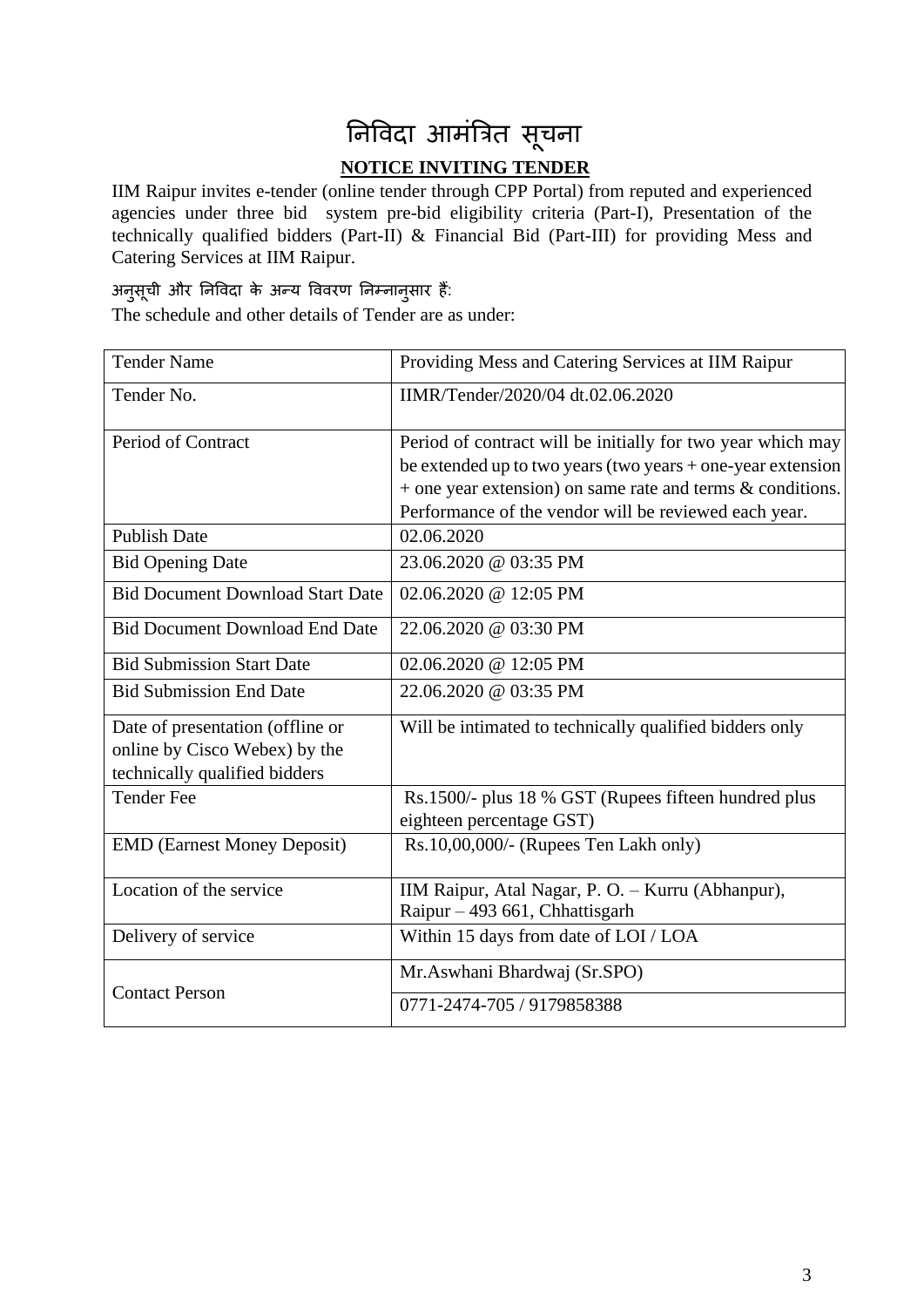This tender document containing eligibility criteria, scope of work, terms and conditions, evaluation process under QCBS system, specification and other documents, can be seen/downloaded at/from the Central Public Procurement (CPP) Portal https://eprocure.gov.in or Indian Institute of Management Raipur website: [www.iimraipur.ac.in](http://www.iimraipur.ac.in/) [.](http://www.iimu.ac.in/)

This tender is required to be uploaded on the website [https://eprocure.gov.in](https://eprocure.gov.in/) [a](https://eprocure.gov.in/)nd nowhere else as it will be opened online at this site only.

The contract will be valid initially for two years, which may be extended subject to satisfactory performance at the sole discretion of IIMR on an annual basis for a further period of up to two years. The tenderer shall deposit Earnest Money of Rs.10,00,000/- (Rupees Ten Lakh only) through Demand Draft drawn in favour of "**Indian Institute of Management Raipur**" payable at Raipur through a scheduled bank only.

The tenderer shall sign and stamp each page of this tender document as taken of having read, understood and comply with tender, the terms and conditions contained herein.

**Manual bid/tender will not be accepted under any circumstances. Incomplete bid/documents shall be rejected without giving any reason.** 

> **Professor In charge-Administration & Chief Administrative Officer**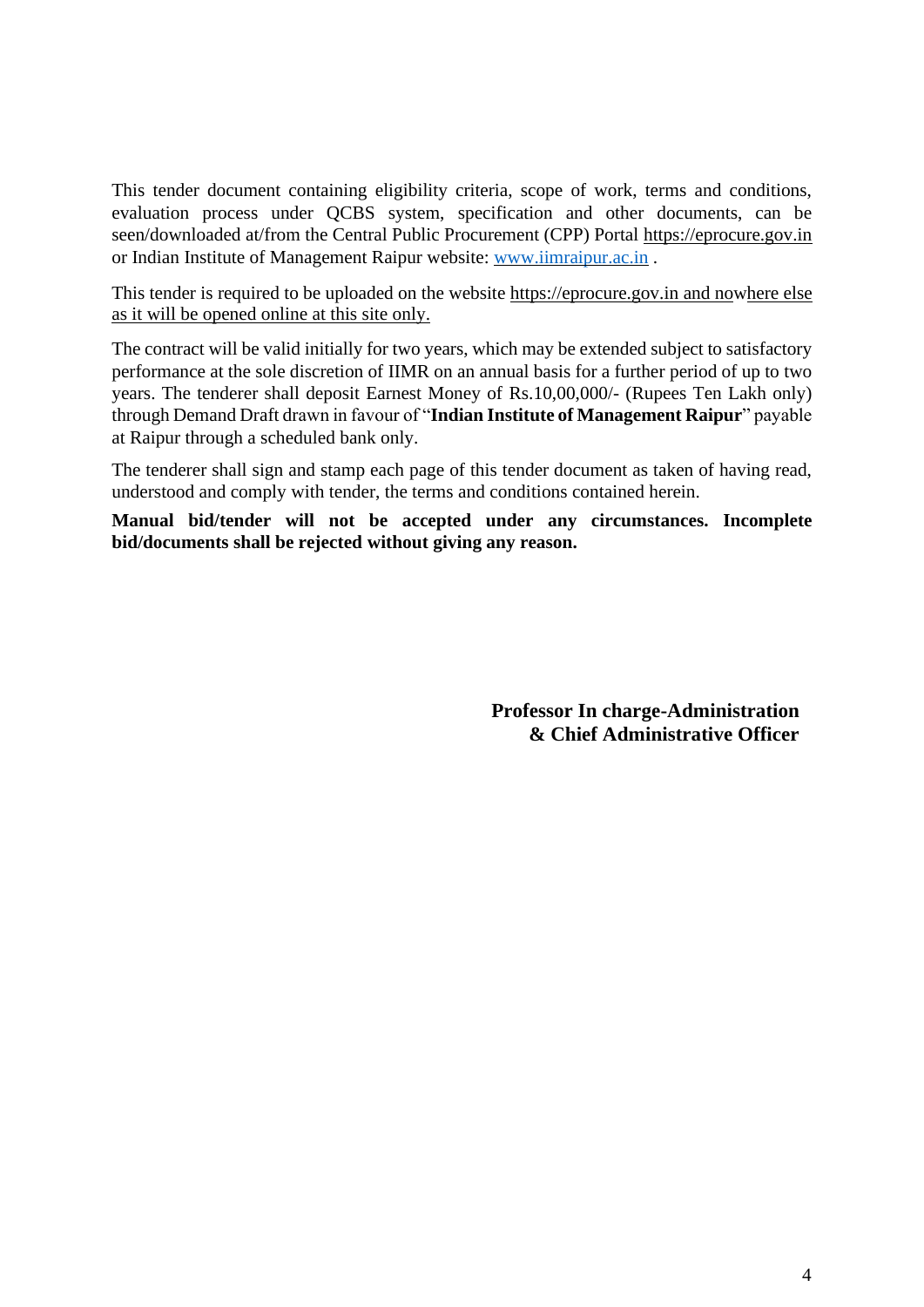# भाग  $-1$ : तकनीकी बोली **PART-I: TECHNICAL BID**

*Annexure – I*

### **Mess and Catering Services** मेस एंड कै टररंग सेवाएं

#### **1. Scope of Work** काम की गुंजाइश

The Contractor is expected to provide the following services in student mess or canteen, meeting room / board room or any designated place as desired by IIMR admin, for students, staffs, faculties, guests and visitors of IIM Raipur.

#### **2. Cooking and serving meals** खाना बनाना और खाना परोसना

| Sr.<br>N <sub>0</sub> | <b>Type of meal</b>            | <b>Remarks</b>                                           |
|-----------------------|--------------------------------|----------------------------------------------------------|
|                       | <b>Breakfast</b>               | Average 400-420 meals per                                |
| 2                     | Lunch                          | sitting, it may                                          |
| 3                     | <b>Evening Tea with Snacks</b> | go up to 450 - 500 for<br>Institute guests / visitors as |
| 4                     | Dinner                         | per requirement.                                         |
| 5                     | High Tea                       | (Average calculation based                               |
| 6                     | Special Lunch / Dinner         | on yearly basis)                                         |

Note: No minimum assurance is being given by the IIM Raipur for the meals per sitting.

#### **3. Terms & Conditions** ननयम एवं शतें

- 3.1. The agency would provide breakfast, lunch, evening tea with snacks and dinner on daily basis at the student mess, as per menu decided by mess committee/ IIMR administration.
- 3.2. The agency must have the required and valid statutory registration for rendering the mess, catering and its allied services.
- 3.3. The food has to be prepared in clean, hygienic and safe conditions as per the menu.
- 3.4. The kitchen, dining hall, hand wash area, dish wash area etc. will be washed with water and soap solution and moped, after every meal (breakfast, lunch, evening tea and dinner) and will be disinfected once in a week or as and when required. The agency will also provide liquid soap for the wash basins in the dining area, cooking and catering area.
- 3.5. After every meal (breakfast, lunch, evening tea and dinner) all the plates, cups, katoris, water glass, spoons, forks, knives etc., are to be cleaned in soap solution and dried and kept ready for next meal. All the vessels used for cooking also should be washed in soap solution and should be available for use for cooking the next meal. The cleaning material used should be from the approved brands.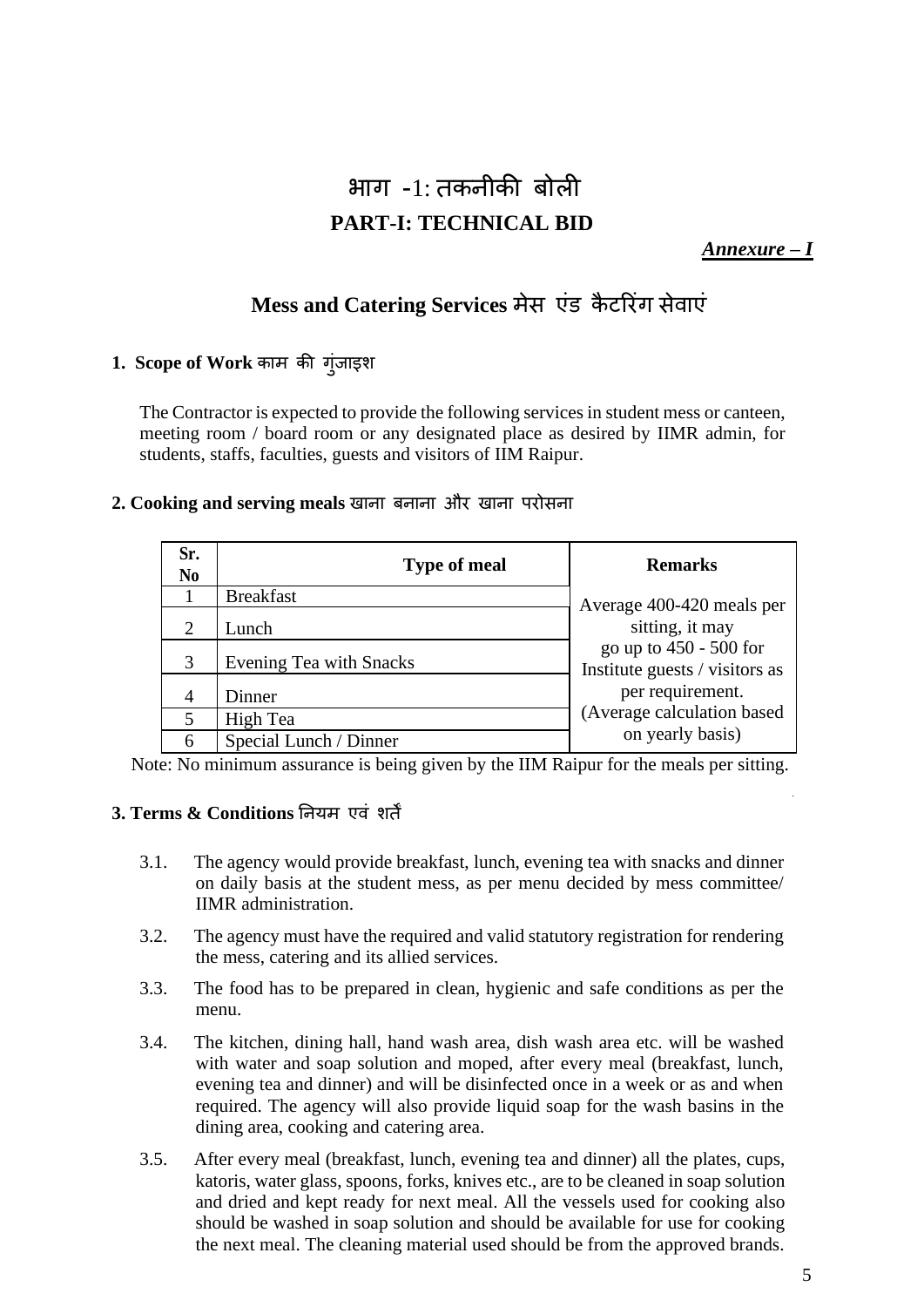- 3.6. Efficiency, promptness, quality of food, quality service, good behavior and politeness of the agency and his staff are the essence of the contract. The agency is required to ensure that this essence of the contract is maintained at all times. Quality of services, hygiene and preparation should be maintained as per industrial practices/compliances and to the entire satisfaction of the IIMR administration.
- 3.7. Rebate may be allowed to students if they do not use mess facility minimum for 03 days at a stretch. In such cases, the concerned student must inform the mess manager/supervisor on email at least three day in advance.
- 3.8. Agency will always ensure that one manager and two supervisors/ executives will always be present during breakfast, lunch, evening tea and dinner including board meeting dinner/ lunch. It is desirable that the supervisors continue at least for one semester. In case of any change, the administration should be informed well in advance.
- 3.9. Agency needs to provide breakfast, lunch, evening tea with snacks and dinner to Institute guests and employees as and when required and Institute/employee will settle the bills directly.
- 3.10. For extra items, it will be mandatory for the agency to serve the item in unlimited quantity/fixed weight/size on demand by the IIMR admin/mess committee.
- 3.11. All items will be cooked in the kitchen of the mess. No cooked item, except certain types of snacks identified beforehand, will be brought from outside.
- 3.12. On special occasions, the menu will be identified by the mess committee and prepared by the agency.
- 3.13. The quality of food will be inspected item wise by IIMR administration /mess committee frequently and the mess vendor shall not deny access for such inspections. The IIMR administration/Mess Committee has right to take samples of all material used in cooking and check the same for quality at recognized laboratories/institution. Further, the store, kitchen can also be inspected by the institute so as to ensure that only the brands allowed for various articles are being used. In case a violation is found, the institute reserves the right to impose a financial penalty/cancellation of contract on repeated violation.
- 3.14. The vendor will ensure that no instance of fire takes place and No injury to any of his employee or the Institute person takes place. In case any of this happens then the vendor will be responsible for fulfilling the loss occurred.
- 3.15. The Institute shall neither be liable for any damages, nor be under any obligation to inform the applicants of the grounds for the same. Damage here means to property or individuals.
- 3.16. The agency must provide the service throughout the year without closing the mess on any day unless ordered by the administration of IIMR/mess committee. However, the number of students who use the mess facility may waver during vacation periods/out bound work declared by the Institute.
- 3.17. Institute will provide to agency electricity and water free of cost at dining hall or other serving area. If any time IIMR will found that agency is misusing the electricity & water the penalty of Rs 5000/- per case will be imposed to agency.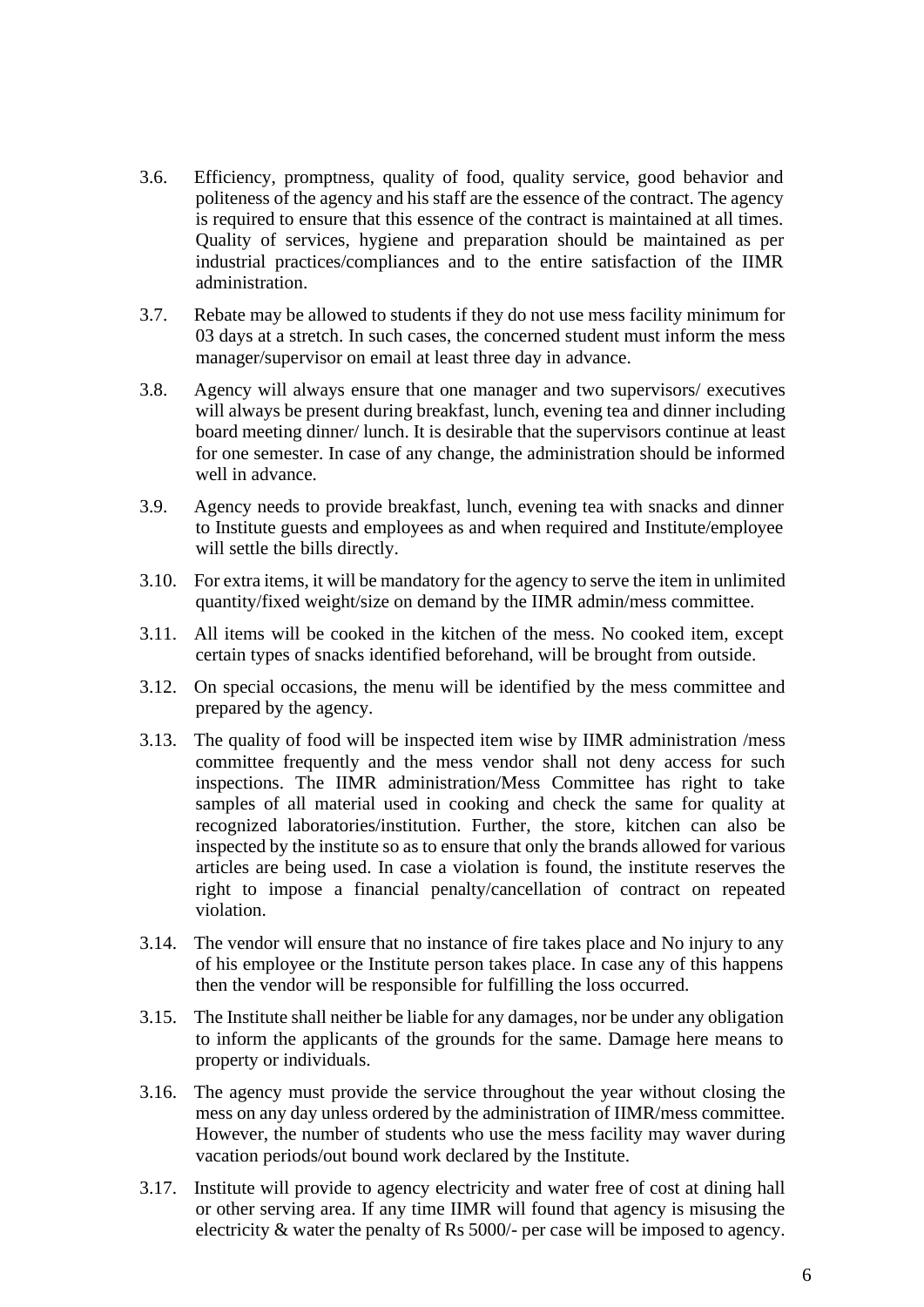- 3.18. IIMR will not provide serving plates, tea spoons, table spoons serving spoon, forks, knifes, stainless steel / glass tumbler, katories, any other item which may be required for serving of food. All this will have to be brought by the agency at his own cost after the approval of sample by IIMR admin.
- 3.19. The agency will be responsible for repairing & maintenance of all the property of IIMR given to the agency for use in the student mess such as equipment's, machines, utensils, furniture & fixture etc. The agency shall replace inventory items, equipment, furniture and fixtures provided by the institute in case of loss, theft or damage to the satisfaction of the IIMR administration at his own cost and expense. On termination of the agreement, the agency will hand over all the equipment/articles as supplied by the IIMR in good working condition back to IIMR. In case of any damage beyond normal wear and tear then IIMR admin can recover the cost from the bank guarantee of the agency.
- 3.20. The agency will liaise with the IIMR administration/Mess Committee and report on daily basis about all the activities of the mess service. The agency shall extend full co-operation.
- 3.21. A medical examination shall be conducted at least once in a six months of all the employees who handle raw/cooked food, to ensure that the employees are free from any communicable disease. It is to be done at Raipur. Record of the same shall be maintained by the agency and shown on demand. In this regard, Institute's doctor will check the record as and when required. The Police verification record of all the workers will have to be maintained by the agency.
- 3.22. The agency/his servant(s)/his nominee will not be permitted to stay overnight in the mess premises under any circumstances except those on essential duty,as permitted by the Institute.
- 3.23. The premises of the mess will be used for the purpose except for storing of raw material, cooking and serving food, for which the allotment is made and not for any other purpose without the written permission of the administration. The agency will not be permitted to franchise the mess to any other party.
- 3.24. IIMR is not bound to provide any mode of transport in respect of men or material required by the agency.
- 3.25. Use of plastic tea cups and plastic carry bags is discouraged and the mess vendor shall use environment friendly material only for serving coffee, tea and for packing & carrying of food items.
- 3.26. Any change like timing of operation etc will require the permission of the mess committee/IIMR administration.
- 3.27. The agency will be responsible for the garbage disposal and will dispose off garbage at Municipal Collection Centre on daily basis. No garbage will be allowed to be kept in the mess/IIMR premises for more than six hours. Agency will further ensure that there are no raw items that get into the water discharge from the mess. The agency would ensure clearance of all the drains in and around the kitchen and dining hall frequently and regularly at his own cost. The institute will not pay any extra amount for the same. For any lapse this front, financial penalty will be lavied.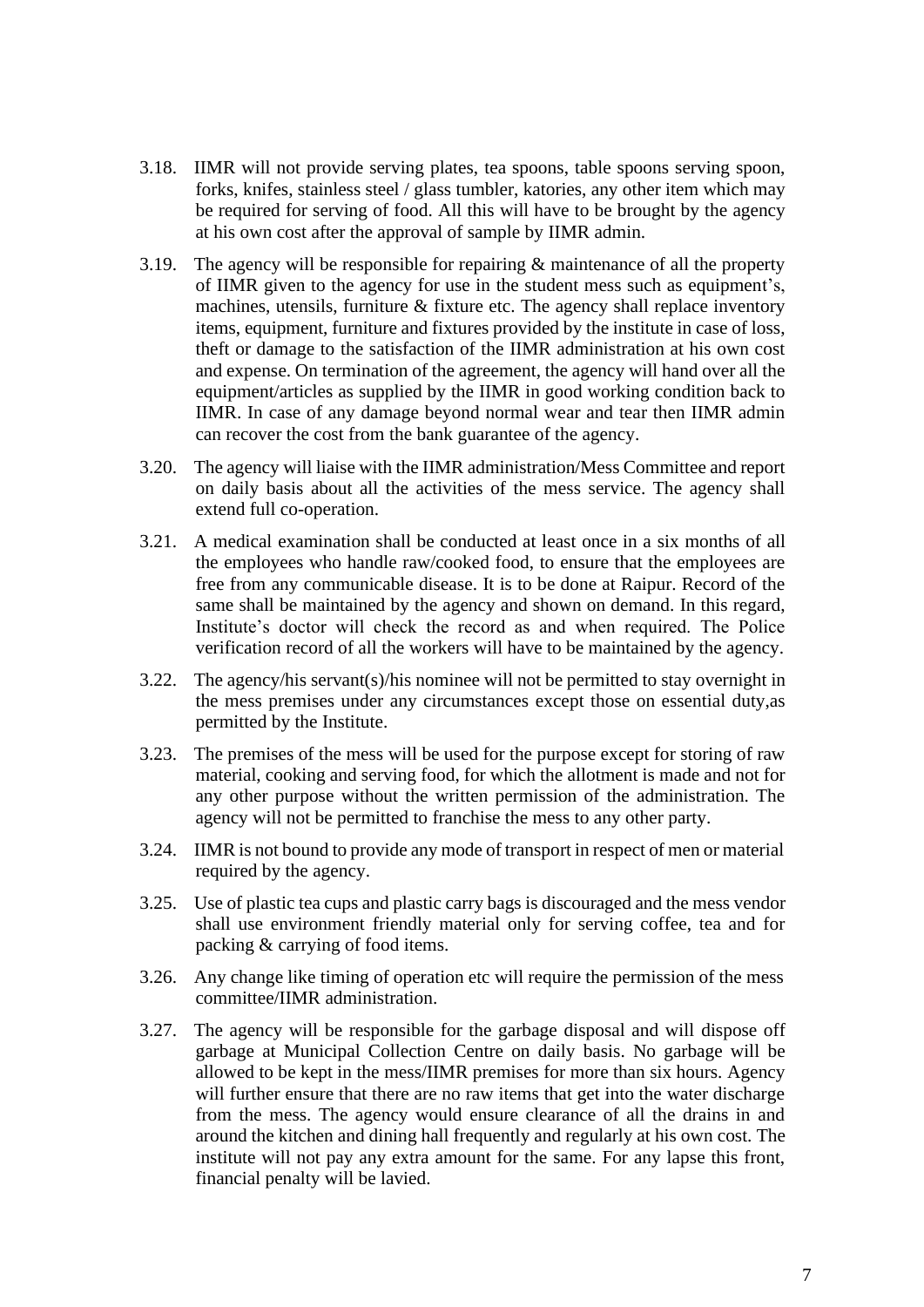- 3.28. All Electric appliances like electric heaters/ovens/ cooktops will not be permitted in the mess unless specifically approved by the IIMR admin for a special purpose like baking / fryer. Complete cooking will be done on commercial LPG procured by the agency.
- 3.29. Food should also be served to the hostel rooms / dispensary for sick student in the room as and when required/ordered by PGP office / Doctor.
- 3.30. Pest-Control: The agency at all times will keep the cook house / dining hall / washing area / raw material store free from flies / cockroaches / mosquitoes /rats and other pests. Frequent pest control and scientific pest control measures are required to be adopted by the agency at all times.
- 3.31. Fire Fighting arrangement provided by the Institute at the start of the contract to be kept serviceable at all times and handed over back to the IIMR after finishing of the contract.

### **4. List of approved brands for material (refer para 3.5 above)** सामग्री के लिए अनुमोददत ब्ांडों की सूची (ऊपर पैरा **3.5** देखें):

| Sr.<br>N <sub>0</sub> | <b>Consumables &amp; Tools</b> | <b>Brands</b>                                |
|-----------------------|--------------------------------|----------------------------------------------|
|                       | <b>Mops</b>                    | Taski, Unger, Roots, Cam, Gala, Scotch Brite |
|                       | Garbage Cover                  | Plasto, Local                                |
| 3                     | Paper Items                    | Pudumjee, Origami, Mystair, JK               |
|                       | <b>Cleaning Pads</b>           | 3M, Scrotch Bite                             |
|                       | <b>Cleaning Cloth</b>          | Taski, Unger, Gala, 3M, Scotch Brite         |
|                       | <b>Tools</b>                   | Taski, Unger, Roots, Gala, Cam, Scotch Brite |
| $\overline{7}$        | <b>Wringer Trolley</b>         | Taski, Unger, Roots, Gala, Scotch Brite      |

*Note: Standard or other brands of similar quality may be considered.*

#### **5. MENU** मेन्यू

Kindly note that operational services shall NOT INCLUDE preparation of menu and any policy matters related to running the mess. All such decision will be the direct responsibility of the Mess committee / IIMR administration though suggested menu may be taken from time to time (Detail of menu is mentioned in below tabulated

```
form) Menu brief for Students & Staff: Standard Category (A) छािों और
कर्मचारियों के लिए मेन संक्षिप्त: मानक श्रेणी (ए)
```

| <b>Items</b>      | Weekdays       | <b>Menus</b>                                  |
|-------------------|----------------|-----------------------------------------------|
| <b>Break Fast</b> | $08:00$ Hrs to | a) Cornflakes/Wheat flakes with milk (hot or  |
|                   | 10:00 Hrs      | cold)                                         |
|                   |                | b) Fresh fruits                               |
|                   |                | c) Eggs to order (Boiled / Scrambled/         |
|                   |                | Omelette)                                     |
|                   |                | d) Slices of plain bread (White /Brown) $\&$  |
|                   |                | toasted, Jam, Butter & preservers of          |
|                   |                | Kissan/Amul/Mothers Dairy etc.                |
|                   |                | e) Idli-sambhar or Dosa or Stuffed paratha or |
|                   |                | Chole bhaturrey or wada-sambhar or            |
|                   |                | similar type                                  |
|                   |                | Tea/Coffee/Milk-Bournvita<br>/Horlicks        |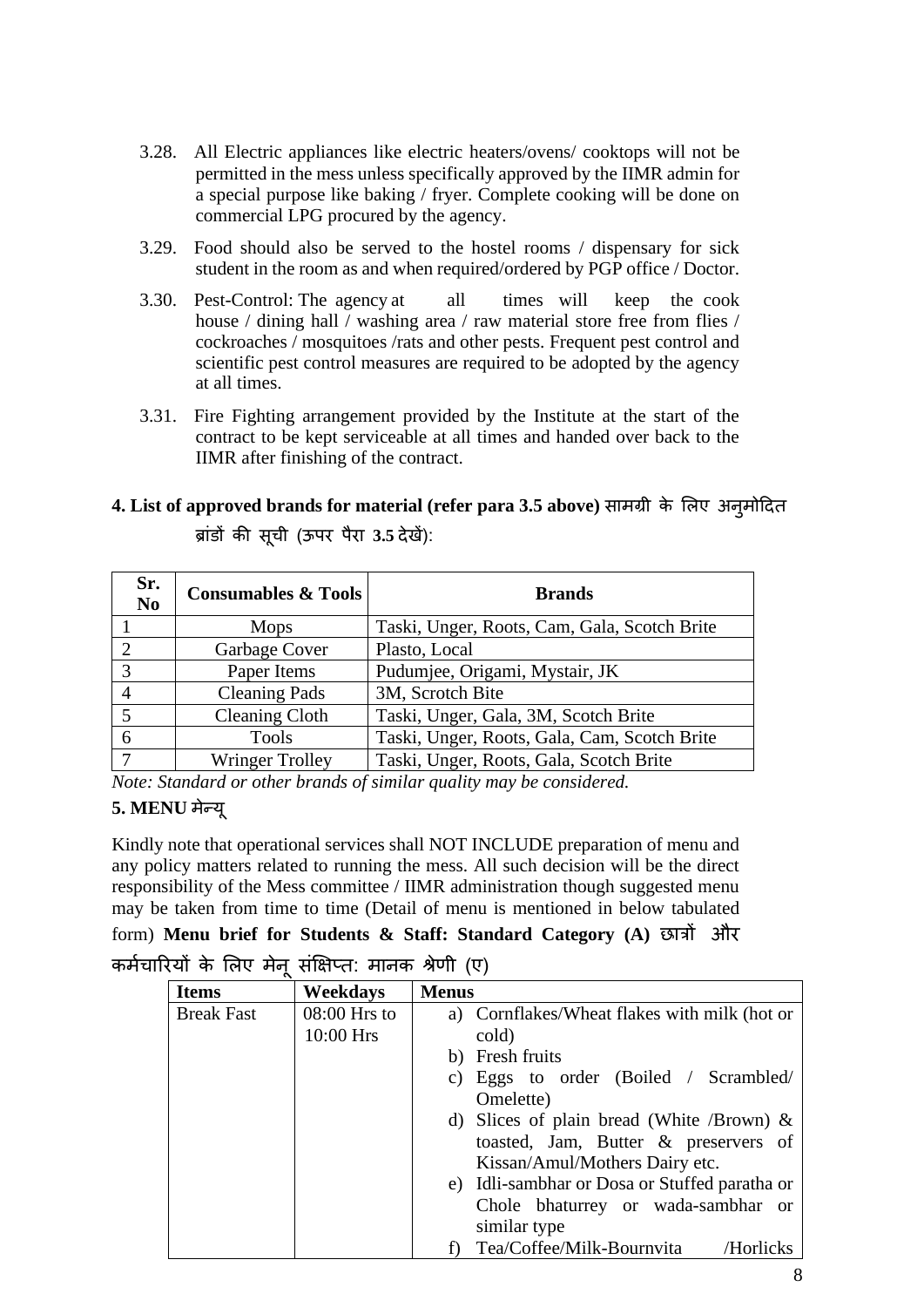|               |                |                        | /Equivalent                                                  |
|---------------|----------------|------------------------|--------------------------------------------------------------|
| Lunch         | 12:30 Hrs to   |                        | a) Rice-Plain or Jeera or Biryani or Pulao or                |
|               | 15:00 Hrs      |                        | Equivalent                                                   |
|               |                |                        | b) Roti-Plain Tawa or Tandoori or Naan or                    |
|               |                |                        | Paratha                                                      |
|               |                |                        | c) Chinese-Chowmin, Pasta (Weekly one /                      |
|               |                |                        | two times)                                                   |
|               |                |                        | d) Daal fry / Daal Makhani                                   |
|               |                |                        | e) Papad or Frymes or French Fries or Pakoda                 |
|               |                | f)                     | Salad- Green Salad/Russian/Pasta                             |
|               |                |                        | g) Pickles (Two Types)                                       |
|               |                |                        | h) One Seasonal vegetable dry and One                        |
|               |                |                        | Vegetable with gravy                                         |
|               |                | $\left( i\right)$      | Plain Curd or Raita                                          |
|               |                |                        | i) Lassi/Butter<br>Milk/Fruit<br><b>Shakes</b>               |
|               |                |                        | Equivalent                                                   |
|               |                |                        | k) Sufficient quantity of Fresh Seasonal                     |
|               |                |                        | Fruits of excellent quality/Sweets                           |
|               |                |                        | 1) Sauf / Mishri                                             |
| Evening Tea / | $17:30$ Hrs to |                        | a) Samosas/Wadas/Kachori/Sandwiches/Pan                      |
| Snack         | 18:30 Hrs      |                        | eer Pakodas should be served with                            |
| S             |                |                        | Sauce/Chutney                                                |
|               |                |                        | b) Good quality of Tea & Coffee                              |
| Dinner        | $20:00$ Hrs to | a)                     | Rice-Plain or Jeera or Biryani or Pulao or                   |
|               | 22:00 Hrs      |                        | Equivalent                                                   |
|               |                |                        | b) Roti-Plain Tawa or Tandoori or Naan or                    |
|               |                |                        | Paratha                                                      |
|               |                |                        | c) Chinese-Chowmin, Pasta<br>(Weekly)                        |
|               |                |                        | one/two times)                                               |
|               |                |                        | d) Daal fry/Daal Makhani                                     |
|               |                |                        | e) 1 Non-Veg item for non-vegetarian                         |
|               |                |                        | (3 days/week i.e Monday/ Wednesday/                          |
|               |                |                        | Friday) (Eggs/Chicken/Mutton/Fish) OR                        |
|               |                |                        | Veg special item for vegetarian<br>1                         |
|               |                |                        | (3 days/week i.e Monday/ Wednesday/                          |
|               |                |                        | Friday) Paneer varieties dishes                              |
|               |                | f)                     | Papad & Pickle                                               |
|               |                |                        | g) Salad- Green Salad/Russian/Pasta                          |
|               |                |                        | h) Pickles (Two Types)                                       |
|               |                |                        | i) One Seasonal vegetable dry and One                        |
|               |                |                        | Vegetable with gravy                                         |
|               |                | i)                     | Plain Curd or Raita                                          |
|               |                | $\left  \right\rangle$ | k) Sweet Dish (includes Ice-Cream, Pastries)<br>Saunf/Mishri |
|               |                |                        |                                                              |

➢ Tea / Coffee, biscuits, ready-made snack, fried snacks etc, should be made available between 06:00 am to 10:00 pm in hostel mess.

➢ Raw cooking materials such as atta, rice, cooking oil, butter, wheat flour, grams, vegetables etc are have to be of branded quality and will be checked by the mess supervisor & mess committee.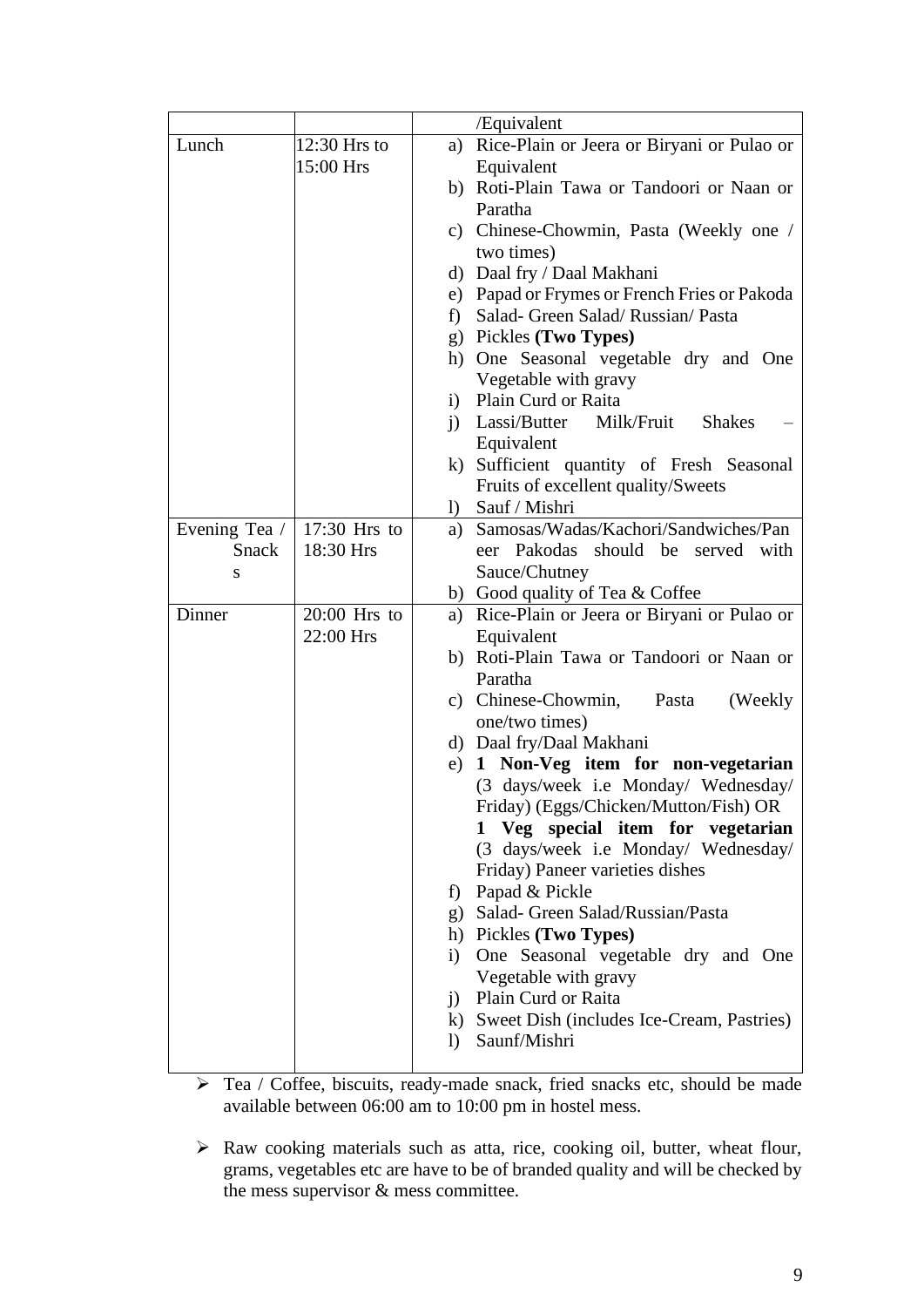**Menu brief on Special Occasions: Deluxe Category-Special Lunch / Dinner (B) & High Tea (C)** ववशेष अवसरों पर मेनूसंक्षिप्त: डीिक्स श्रेणी (बी एवं सी**)**

| Items           | Menus                                                                    |
|-----------------|--------------------------------------------------------------------------|
| Special Lunch / | a) Veg Soup-Hot & Sour, Sweet Corn, Clear, Tomato,                       |
| Dinner          | Mushroom, Vegetable                                                      |
|                 | b) Non-Veg Soup- Chicken etc                                             |
|                 | c) Starters: Veg- Hara bhara kabab, Roasted Paneer,                      |
|                 | Paneer Tikka, Spring Roll etc                                            |
|                 | Starters: Non-Veg- Chicken Tikka (Boneless), Chicken                     |
|                 | Kabab, Fish Tikka (Boneless) etc.                                        |
|                 | d) Rice-Plain or Jeera or Pulao                                          |
|                 | e) Roti-Plain Tawa or Tandoori or Naan                                   |
|                 | Two Non-Veg item (chicken, Mutton, Fish, Prawn,<br>f)                    |
|                 | Eggs)                                                                    |
|                 | g) Green Salad and Sprouts                                               |
|                 | h) Daal fry / Daal Makhani                                               |
|                 | 1 item of Paneer with gravy<br>i)                                        |
|                 | i) 1 Vegetable dry                                                       |
|                 | k) Plain curd or Raita                                                   |
|                 | 1) Pickles & Papad                                                       |
|                 | m) Sufficient quantity of Fresh Seasonal Fruits of excellent<br>quality. |
|                 | n) Sweet / Ice Cream/Pudding                                             |
|                 | o) Saunf & Mishri                                                        |
|                 |                                                                          |
| High Tea        | a) Pastry (Black Forest or Pineapple or Chocolate or                     |
|                 | <b>Butter Scotch)</b>                                                    |
|                 | b) Veg Pakoda (Paneer/Cheese) or Kachori or Samosa or                    |
|                 | Veg Cutlet or fried Snacks                                               |
|                 | c) Biscuits (Bakery/Monaco/Parle/Krack Jack/Sunfeast)                    |
|                 | or Wafers (branded) with different flavours.                             |
|                 | d) Patties and Cakes                                                     |
|                 | e) Tea/Coffee (Nescafe)                                                  |
|                 | <b>Cold Drinks</b><br>f)                                                 |
|                 | Roasted dry fruits such as Cashew & Almonds                              |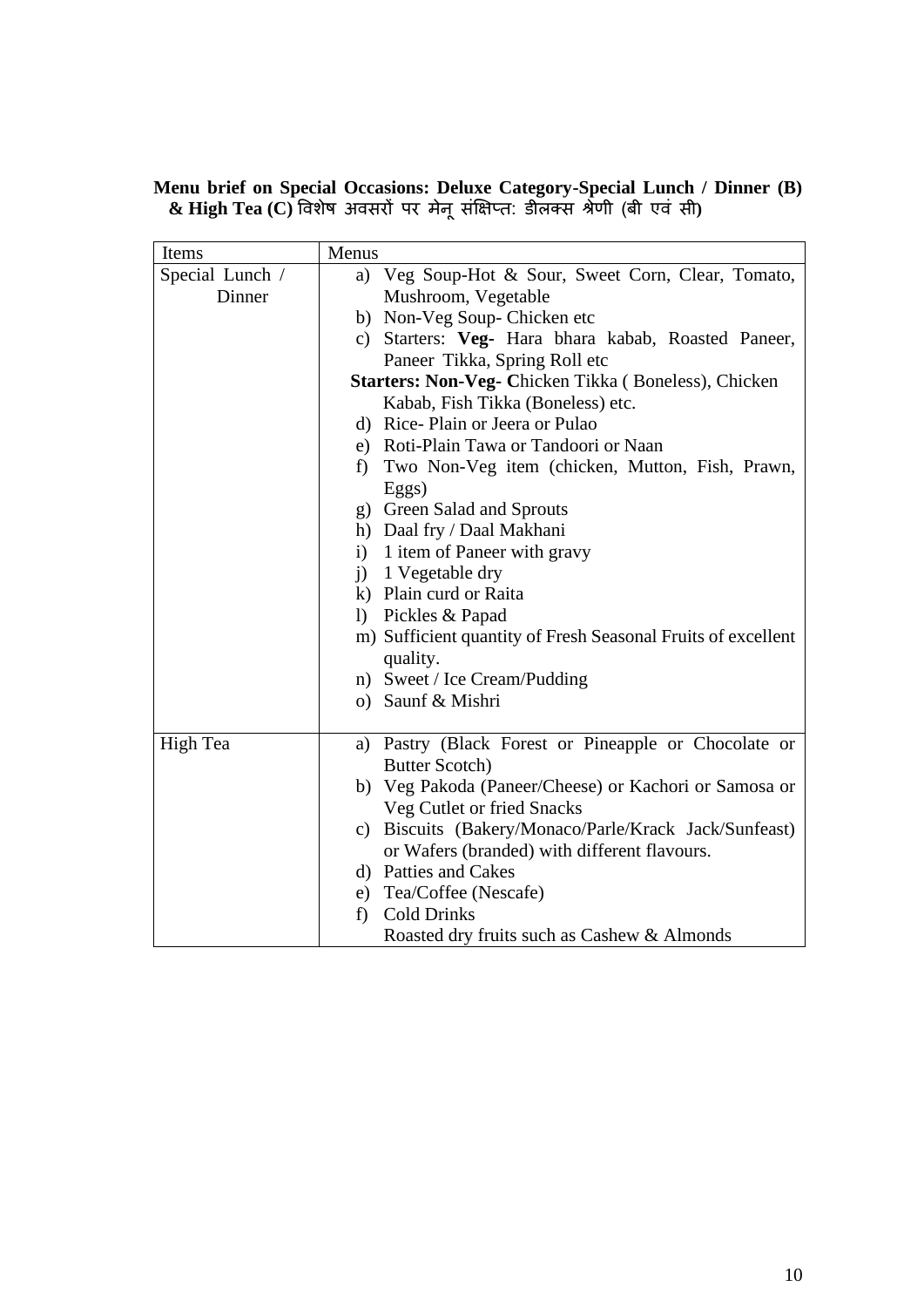| S. No.         | <b>Particulars</b>                                       |
|----------------|----------------------------------------------------------|
| 1              | Tea / Black Tea                                          |
| $\overline{2}$ | Coffee                                                   |
| 3              | Green Tea                                                |
| 4              | Lemon Tea                                                |
| 5              | Soups                                                    |
|                | (Tomato / Clear Veg. / Hot & Sour / Sweet Corn etc.)     |
| 6              | <b>Freshly prepared Drinks</b>                           |
|                | Lassi<br>(i)                                             |
|                | (ii)<br><b>Butter Milk</b>                               |
|                | (iii) Lime Juice                                         |
|                | <b>Fresh Juices</b><br>(iv)                              |
| 7              | Tea / Coffee with cookies, wafers $\&$ 8 pieces Roasted  |
|                | Almonds / Cashew                                         |
|                |                                                          |
| 8              | Tea / Coffee, freshly prepared Snacks *                  |
|                |                                                          |
| 9              | Tea / Coffee, freshly prepared Snacks, Sweet Dish**,     |
|                | Roasted Almonds / Cashew                                 |
|                |                                                          |
|                | * Freshly Prepared Snacks - Sandwich (Plain, Grilled,    |
|                | Toasted), Samosa / Pakoda (Veg, Paneer) etc.             |
|                | ** Sweet Dish - Cup Cake / Pastry / Brownie / Sweet etc. |

# **Menu brief for Routine Meetings (D)** रूटीन मीदटंग्स (डी**)** के लिए मेनूसंक्षिप्त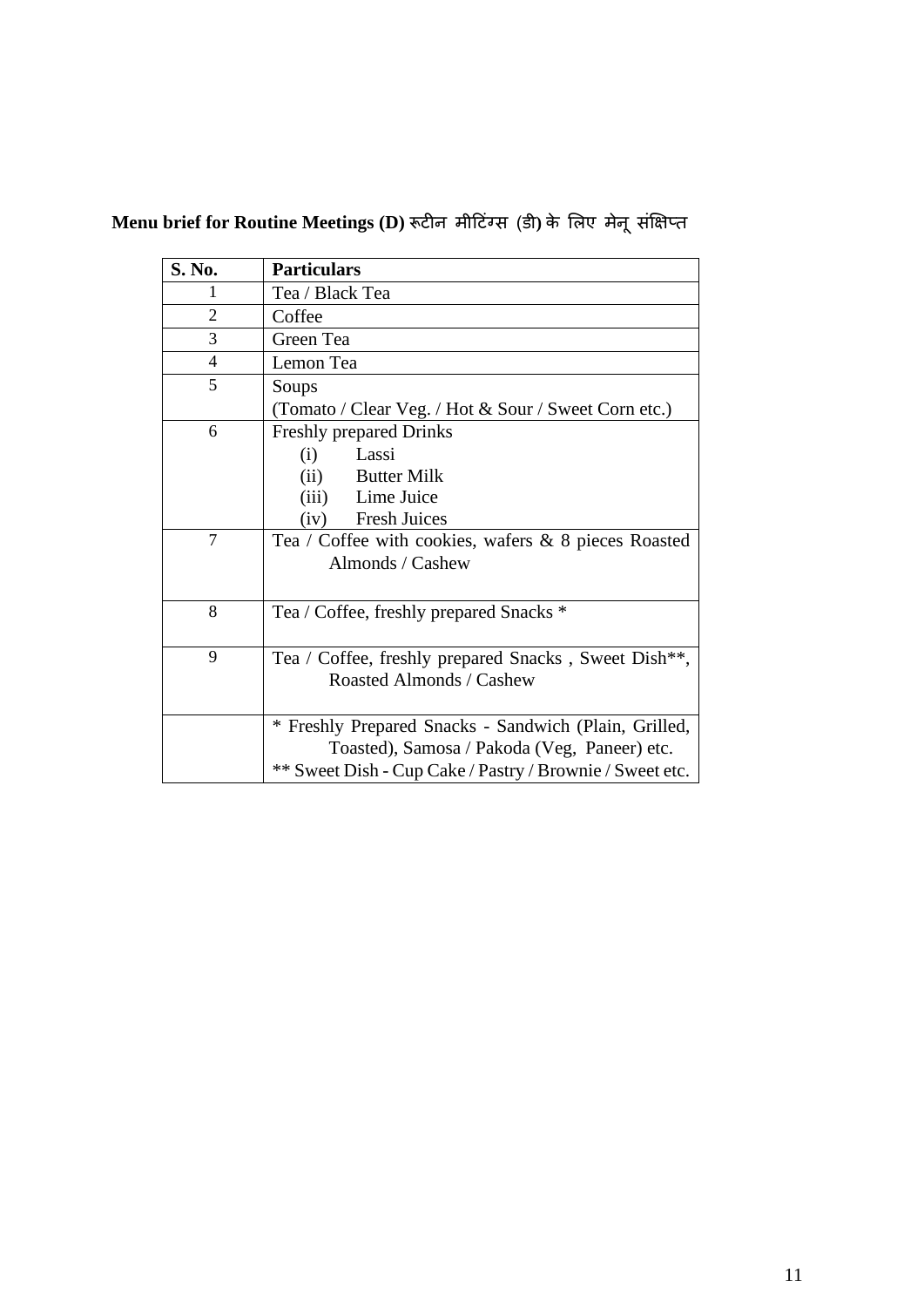#### **5.7 Notes** दटप्पणणयााँ

5.7.1. The menu as given above are to be served in unlimited quantity.

5.7.2. The food shall be cooked, stored and served under hygienic conditions. The mess vendor shall ensure that only freshly cooked food is served and the stale is not recycled. Stale food shall be removed from mess premises as soon as possible. In case of any food related disease to any IIMR person, the mess agency will be responsible for remuneration of complete medical expenses.

5.7.3. The food shall be neither too spicy nor too oily. The food preparation shall be wholesome and shall generally cater to the taste of the IIMR community.

5.7.4. The oil that remains from deep frying at the end of the day shall have to be destroyed and shall not be allowed to be recycled for the purpose of cooking again.

5.7.5. The mess vendor shall ensure that only hot food is served to the students/employees. The ben marries provided for the purpose will be optimally used**.**

5.7.6. Mixing of potato in vegetables will not be permitted unless specifically told.

5.7.7. For Lunch and Dinner a variety and freshness must be ensured. The agency has to ensure that drinking water is provided at dining tables regularly.

5.7.8. The detailed daily meal wise menu specifying the dals and vegetables to be served, will be identified in the beginning of each month by the Mess Committee/IIMR admin. It will be mandatory for the agency to serve this pre-decided menu. In case of any difficulty in the same mess committee must be informed well in advance.

5.7.9. The agency will be required to provide khichri or any other suitable item for sick residents in lieu of the regular meals on demand.

5.7.10. The agency will not serve any item that has not been approved by the IIMR admin/Mess Committee beforehand.

5.7.11. All raw material expiry dates will be displayed on a stock board in front of each store category wise. Under no circumstances will any expiry item be used in cooking.

5.7.12. Use of colours / banned items as per industrial practices is prohibited.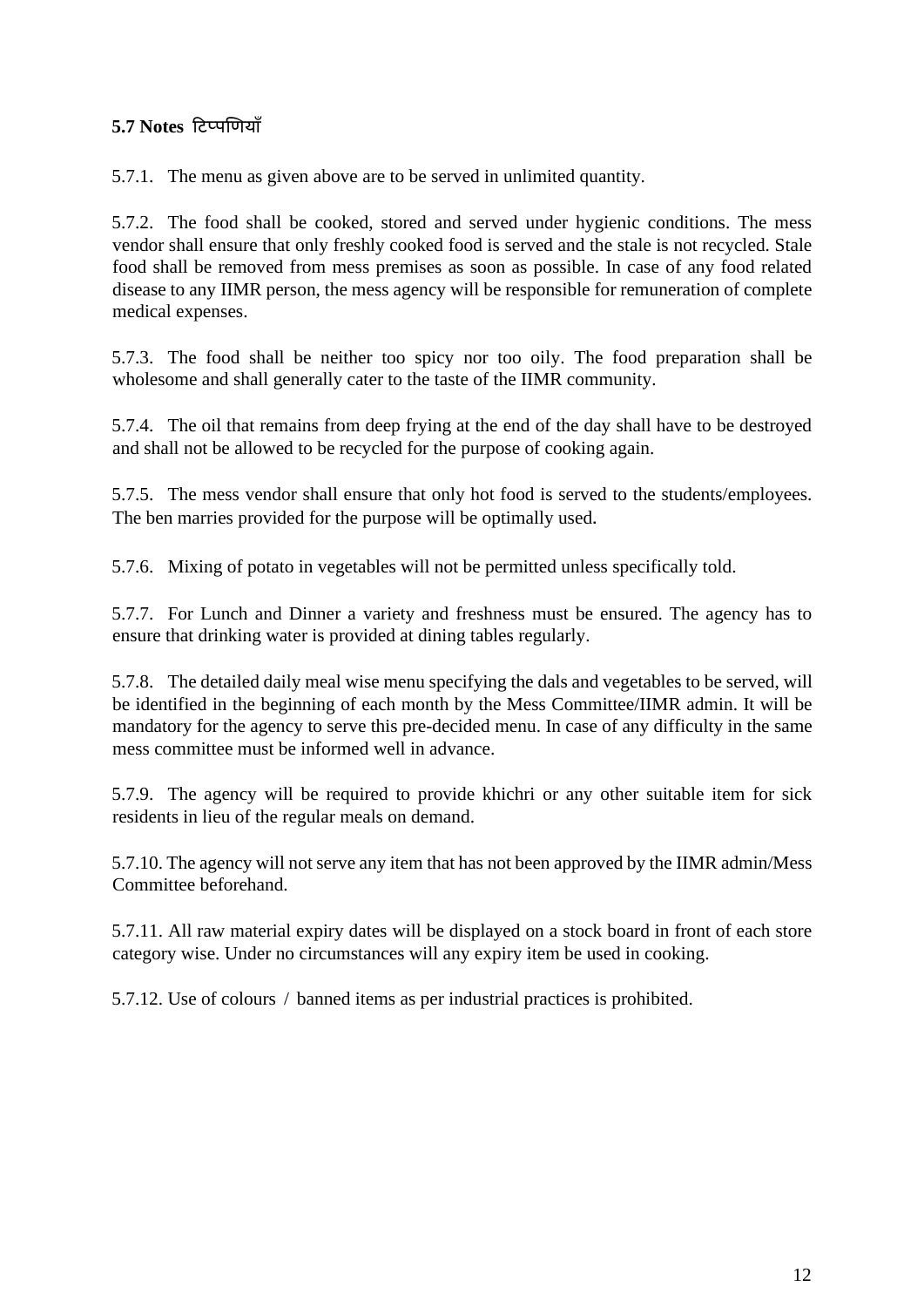# **6. Quality of ingredients and other items:** सामग्री और अन्य वस्तुओं की गुणवत्ता:

 The ingredients used must be of reputed brands. In case of non-availability of the reputed brand, any other brand will be approved by the Administration, IIMR / Mess Committee before use.

|     | <b>Item</b>      | <b>Brand</b>                                            |  |
|-----|------------------|---------------------------------------------------------|--|
| 1.  | Salt             | Tata, Annapurna, Nature fresh or *equivalent            |  |
| 2.  | <b>Spices</b>    | MDH, Badshah, Everest or *equivalent                    |  |
| 3.  | Ketchup          | Maggi, Kissan or *equivalent                            |  |
|     |                  | Sunflower, Sundrop, Godrej, Saffola, Fortune, Dhara     |  |
|     |                  | (Use of Hydrogenated (vanaspati) oil is prohibited)     |  |
| 4.  | Oil              |                                                         |  |
| 5.  | Pickle           | Mother's or Priya or Nilon or *equivalent brand         |  |
| 6.  | Atta / Besan     | Ashirvad, Shaktibhog, Patanjali or *equivalent brand    |  |
| 7.  | Dals             | Patanjali, Tata, Fortune or *equivalent brand           |  |
| 8.  | Papad            | Lijjat / Bhikaji or *equivalent brand                   |  |
| 9.  | <b>Butter</b>    | Amul, Brittania, Mother Dairyor *equivalent brand       |  |
| 11. | <b>Bread</b>     | Star / Harvest or *equivalent brand                     |  |
| 12. | Cornflakes       | Kelloggs or *equivalent brand                           |  |
| 13. | Jam              | Kissan or Maggi or *equivalent brand                    |  |
| 14. | Ghee             | Amul, Mother Dairy, Patanjali or *equivalent brand      |  |
| 15. | Milk             | Amul, Mother Dairy (Without Water) or *equivalent brand |  |
| 16. | Paneer           | Amul or *equivalent brand                               |  |
| 17. | Tea              | Brook bond, Lipton, Tata, Taaza or *equivalent brand    |  |
| 18. | Coffee           | Nescafe or *equivalent brand                            |  |
| 19. | <b>Ice Cream</b> | Amul, Mother Dairy, Kwality, Havmor                     |  |

Note: \* equivalent product or made in India product of similar quality may be considered after approval by the IIM R Admin / Mess Committee (Written confirmation will be required in each case)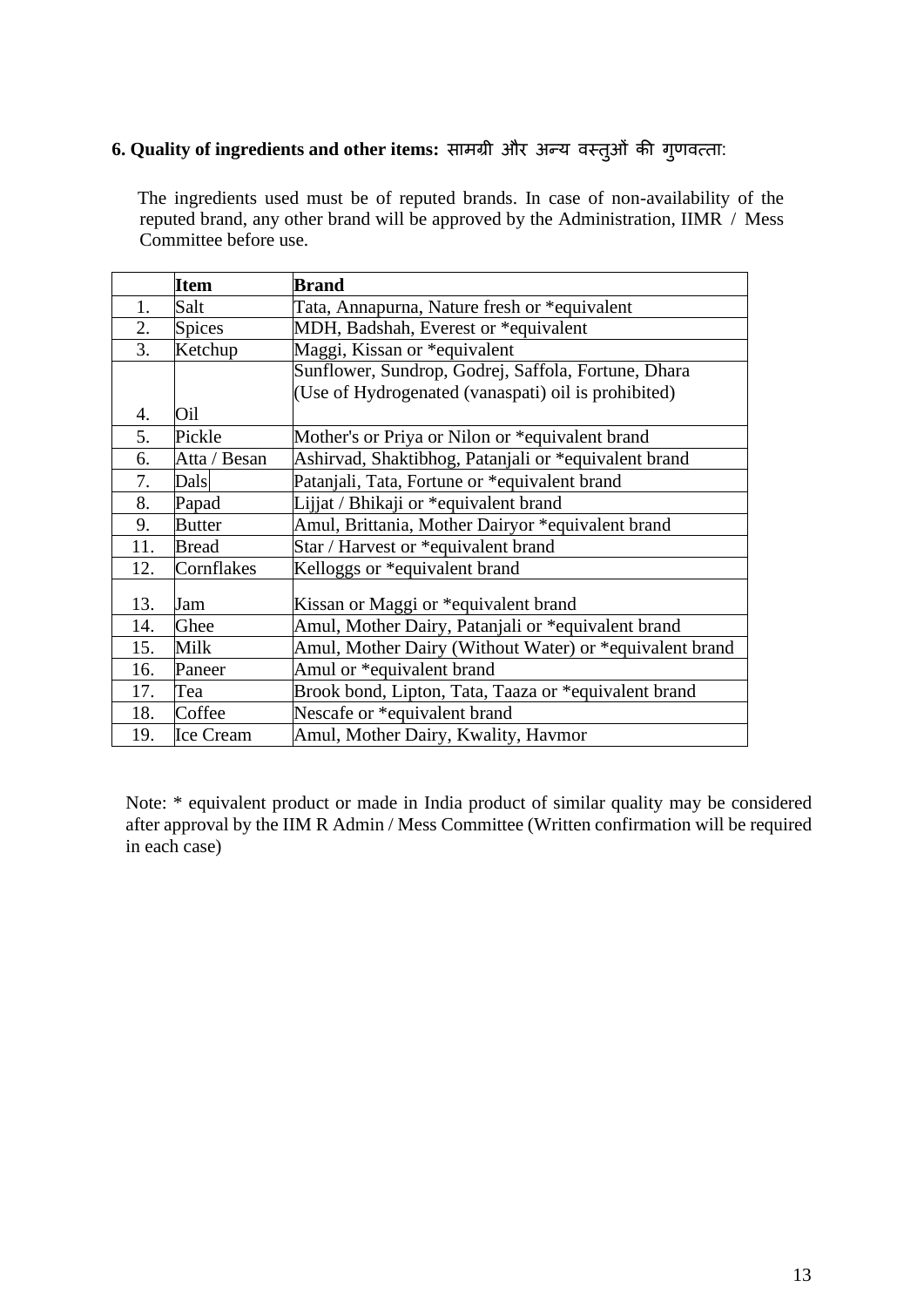#### **7. Hygiene/Turn Out** स्वच्छता / बाहर बारी:

The agency shall ensure best hygiene / turn out of his / her employees, failure to do which shall attract penalty per violation.

- 1. Approved / prescribed neat and clean properly ironed uniform including apron , gloves and head cover will be worn by all staff at the time they enter the mess.
- 2. Short hair.
- 3. Regular cutting of nails.
- 4. Separate shoes for use in the kitchen/dining area.

#### **8. Service Timings:** सेवा समय:

- 1. Breakfast: 7.30 am to 09.30 am on Monday to Saturday and 8.00 am to 10.00 am on Sunday and Institute Holiday
- 2. Lunch: 01.00 pm to 3.00 pm on all days
- 3. Evening Tea with Snacks: 5.00 pm to 6.30 pm on all days
- 4. Dinner: 8.00 pm to 10.00 pm
- **Note:** The timing stated above is subject to change by the order of IIMR administration/mess committee.

#### **9. Penalty** जुमामना

- 9.1 Any member of the designated Mess committee or IIMR administration can inspect the mess, kitchen or any process without any prior notice to agency. In case of any discrepancy (in terms of quality of food or hygiene) or any case of negligence, appropriate punitive action in terms of financial penalty shall be levied.
- 9.2 Penalty will be imposed by the institute after giving one warning verbal or otherwise to the contractor to explain his part irrespective of the following:
	- 9.2.1. Violation of quality parameters of food
	- 9.2.2. Failure in providing sufficient quantity
	- 9.2.3. Poor hygiene
	- 9.2.4. Failure in keeping time schedule
	- 9.2.5. Violation of non-brands for articles are being used
	- 9.2.6. Non-availability of complaint register
	- 9.2.7. Non-availability of Supervisor at Mess Timing
	- 9.2.8. Any complaints of insects and/or foreign object (hair, rope, cloth, plastic, etc.) cooked along with food found in any food item
	- 9.2.9. Any complaint of stones / pebbles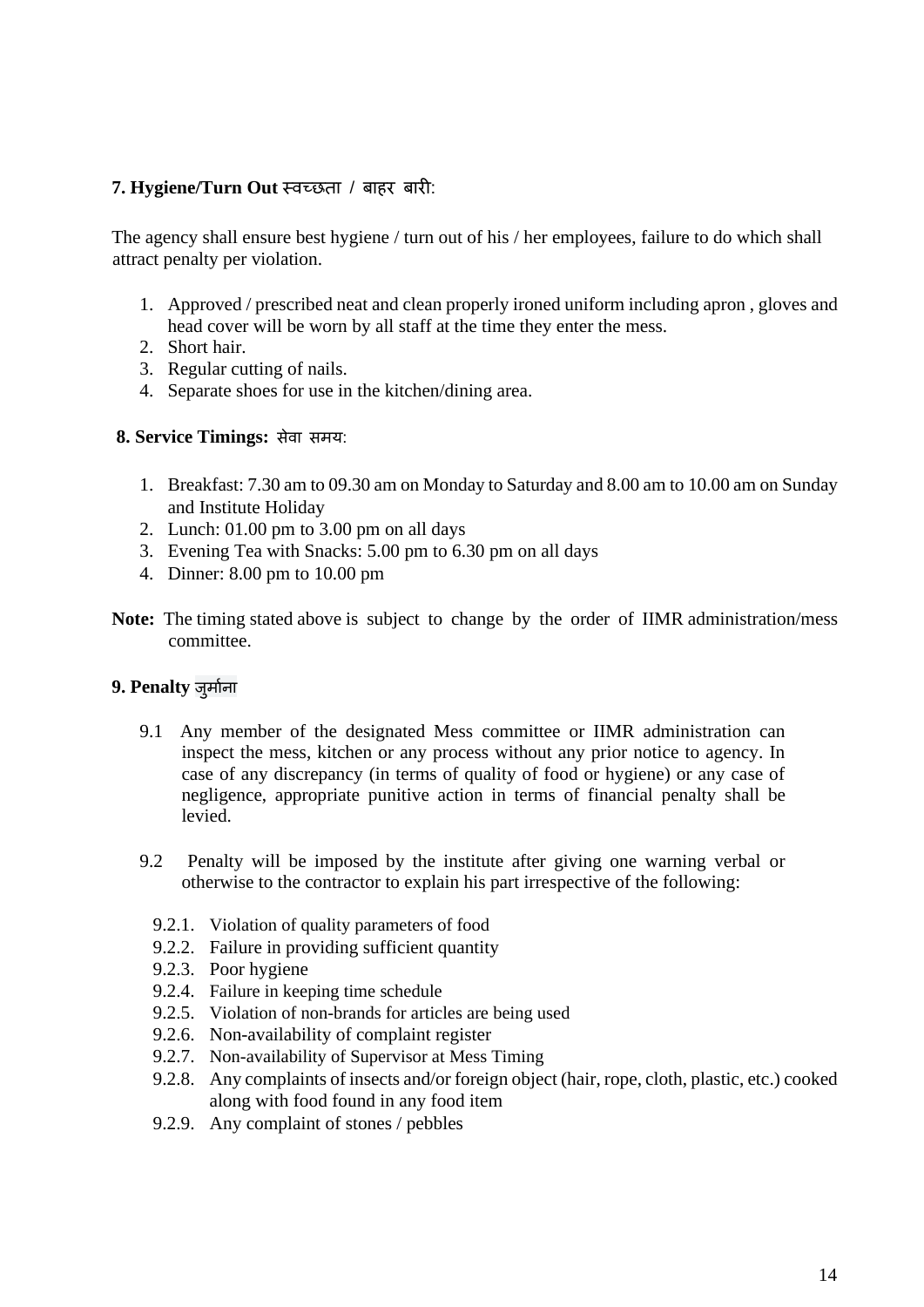- 9.2.10. Hard and/or sharp objects like glass pieces, nails, hard plastic etc
- 9.2.11. Food poisoning
- 9.2.12. Three or more complaints of unclean utensils in a day
- 9.2.13. Meal was not cooked properly
- 9.2.14. Changes in menu of any meal
- 9.2.15. Inappropriate personal hygiene of workers
- 9.2.16. Failure to maintain a proper health check-up of the workers
- 9.2.17. Absence of proprietor or his manager empowered to take decision from mess committee meetings on due invitation
- 9.2.18. In case garbage items are found in waste water discharge and they further hamper the functioning of the drainage system/sewage treatment plant.
- 9.2.19. Turnout/uniform of employees
- 9.2.20. Services non adherence
- 9.2.21. Any other thing as felt suitable by IIMR administration
- 9.3 Three or more consecutive complaints regarding any of the above points will attract a \*financial penalty depending on gravity of the issue and in case of similar repetition IIMR admin can cancel the contract unilaterally without notice and bank guarantee will be forfeited.

(\*Financial Penalty may be between 1 to 10 % per day sale).

#### **10 Manpower deployment planning for this tender (Shift wise)** इस ननववदा के लिए जनशक्क्त तैनाती की योजना (लशफ्ट वार):

| $S$ No         | <b>Designation</b>    | <b>Shift</b> | <b>Total Manpower Per</b><br>Day |
|----------------|-----------------------|--------------|----------------------------------|
|                | Manager               | General      | 01                               |
| $\overline{2}$ | Supervisor            | General      | 02                               |
| 3              | Chef                  | General      | 01                               |
| 4              | <b>Assistant Chef</b> | General      | 02                               |
| 5              | Waiter                | General      |                                  |
| 6              | Helper for Chefs      | General      |                                  |
| 7              | Dish Washers          | General      | To be decided<br>based on the    |
| 8              | <b>Table Cleaner</b>  | General      | quantum of work                  |
| 9              | <b>Floor Cleaner</b>  | General      |                                  |
| 10             | Sweeper for Wash room | General      |                                  |

- 10.1 Work in the mess should take place in minimum two shifts as per statuary requirement/laws, at no stage will working norms of 08 hours per day/48 hours per week be violated for all employees. Proper rest and holiday to be given.
- 10.2 Minimum two chef/assistant chef are to be available at all times, they should be qualified and trained with minimum experience of 10/02 years respectively at some renowned hotel/restaurant/institution and should have the knowledge and aptitude of preparing food (Indian, Chinese, Continental) both vegetarian and non-vegetarian.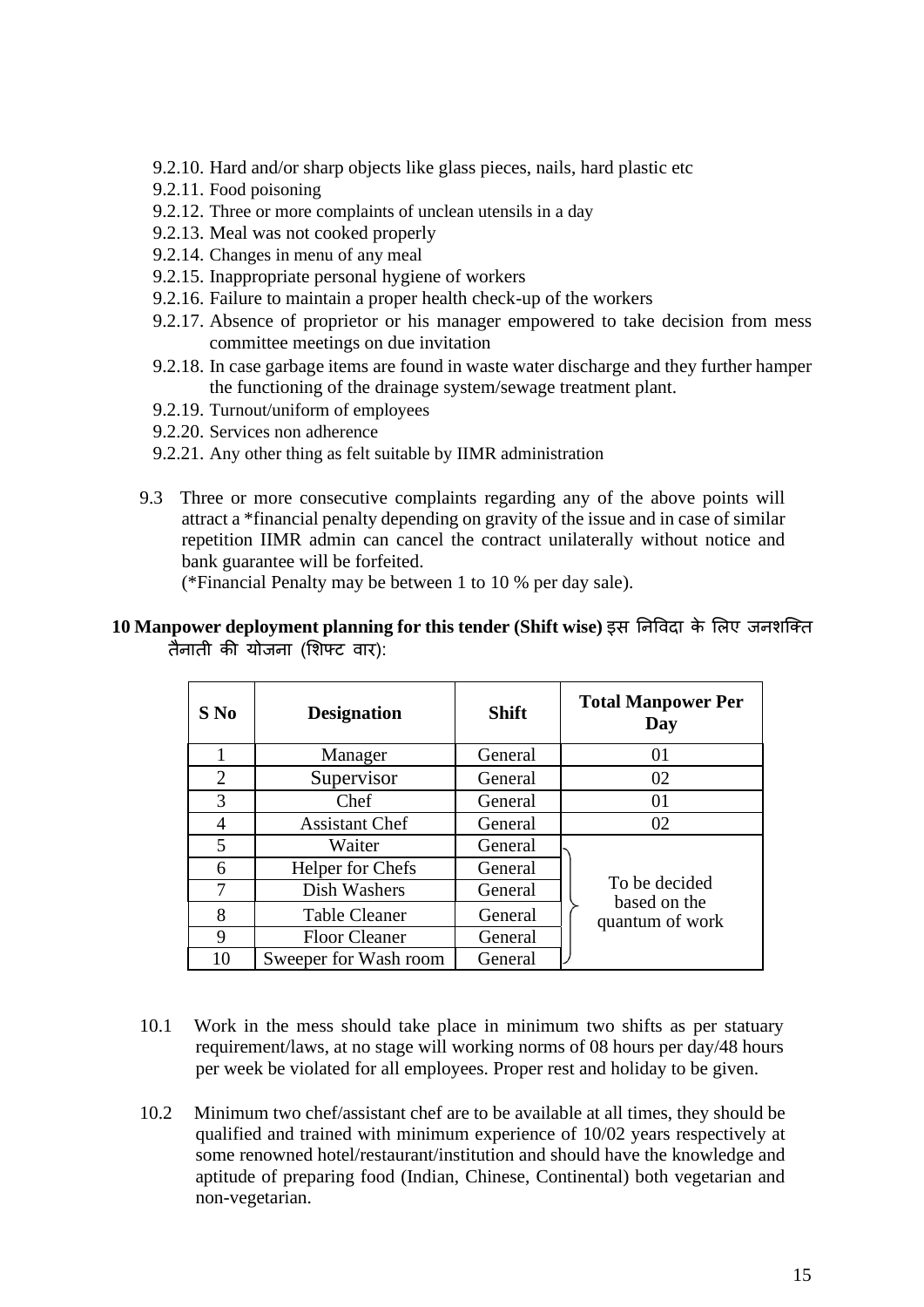- 10.3 All the personal deployed by the agency should have relevant professional qualification and adequate experience in the related field as per the industry standard.
- 10.4 The above shift wise deployment of manpower is indicative. This may be altered on any day as per the needs and requirements with prior permission of IIMR admin.

#### **11. Disposal of Waste/Garbage** कचरे का ननपटान:**:**

- 11.1. The agency will be responsible for garbage disposal and will ensure proper disposal of the collected waste solid/liquid on a daily basis under his own arrangements. Accumulation of garbage/waste in premises will not be acceptable and should never be kept overnight in the IIMR premises. It shall be the responsibility of the Agency to segregate and dispose off garbage at least twice in a day and/or at any time when garbage is accumulated in a larger quantity than the capacity of dustbin/garbage drum at his own cost and as per prescribed norms / practice by the local authority/IIMR.
- 11.2. Dust, waste materials shall be collected in proper bins and disposed of immediately. Plastic bags shall be used in all the dust bins in the premises, Cafeteria etc for easy collection and disposal; so that the dust bins are maintained neat & clean and in a hygienic condition. All dust bins will be washed / sanitized at least once in a week.
- 11.3. The agency shall arrange authorized material plastic bags/trolleys/transportation arrangements etc for disposal of waste material/garbage, malba, minor building rubbish, earth, etc., to be disposed off beyond the premises up to authorized Municipal dumping yard/ground etc. at its own cost.
- 11.4. The agency shall ensure collection of dry leaves, unwanted weeds, dead animals and insects, etc. lying in IIMR campus for disposal.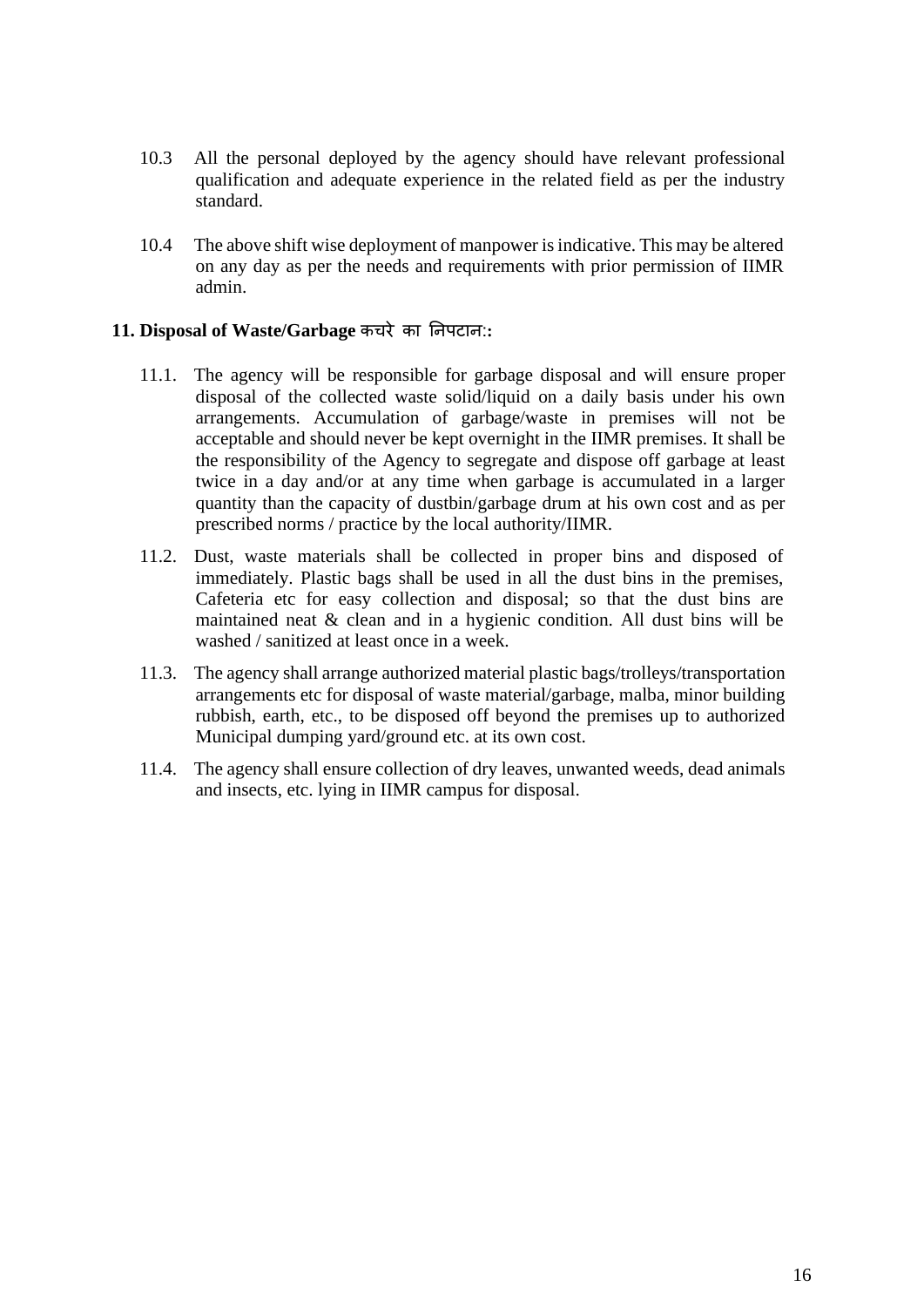## *Annexure – II* **General Terms and Conditions of Contract**

- 1. *Preparation and submission of Tender:* The tender should be submitted in two parts i.e. Technical Bid and Financial Bid. For submission of bids, all interest bidders have to register online on e-procurement portal. After registration, bidders shall submit their Technical Bid and Financial Bid documents online on [http://eprocure.gov.in](http://eprocure.gov.in/) duly signed and sealed on each page of Tender. For details, Kindly see Annex-IV of the tender: Instructions of Online Bid Submission.
- 2. *Period of Contract:* Contract period will be initially for two year. This period may be extended by two years on satisfactory performance on yearly basis. In case of performance of the agency in one part or the entire contract is not found to be satisfactory as per operational parameters setout of the contract or not in conformity with the terms  $\&$  conditions of the tender, then that part or the entire contract shall be terminated even before the scheduled time by giving advance notice of one month to this effect. In the event of premature closure of contract for reasons mentioned herein above, the Bank Guarantee shall be absolutely forfeited.
- 3. **Exit Clause:** The contract can be terminated by giving one-month notice period by the Institute and three-month notice by the contractor. However, in any instant contract will be terminated if service of the vendor will not be found satisfactory.
- 4. **Contract Agreement:** The successful bidder shall be bound to execute an agreement on non-judicial stamp paper of Rs. 100/- (One hundred only). IIMR reserves the right to amend the terms & conditions of contract by mutual discussions and shall be in writing. The amended terms and condition will form part of the agreement.
- 5. *Earnest Money Deposit (EMD):* The tenderer shall deposit Earnest Money of Rs. 10,00,000/- (Rupees Ten Lakh only) through Demand Draft drawn in favour of **"**Indian Institute of Management Raipur" payable at Raipur**"**. The Earnest money deposit will be refunded to the tenderers whose offers have not been accepted. Earnest Money Deposit of the tenderer whose offer is accepted will be kept uptill the time, the Bank Guarantee is not received.
- 6. Bank Guarantee: The successful tenderer will have to deposit a Bank Guarantee of 10 % of the total order value in favour of " Indian Institute of Management Raipur" payable at Raipur drawn on any Nationalized Bank / Scheduled bank and valid for 60 days beyond the expiry period of contract.
- 7. In the event of bidder backing out before actual award or execution of agreement, IIMR will have right to forfeit the EMD. In case the successful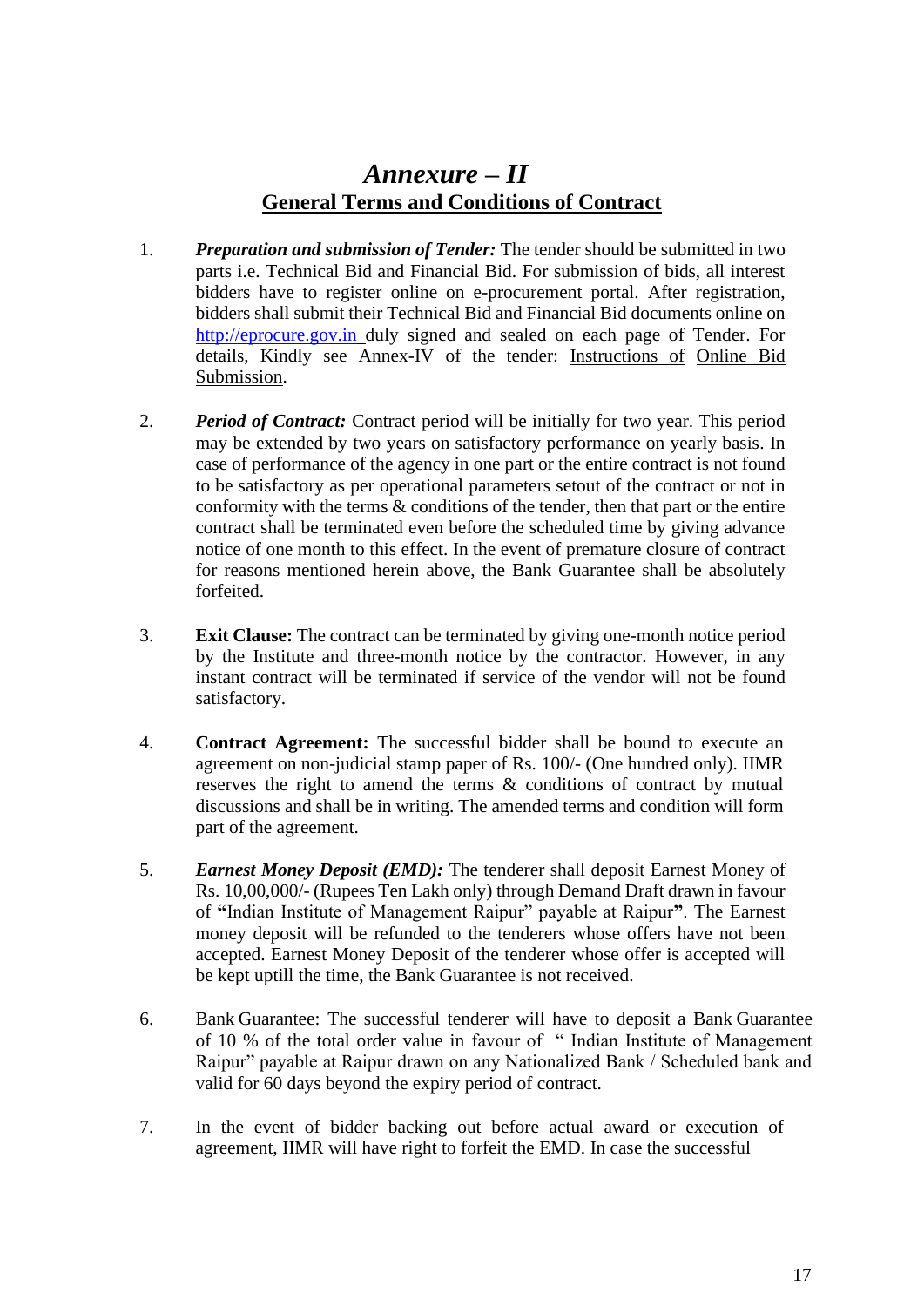tenderer declines the offer of contract, for whatsoever reason(s) his EMD will be forfeited.

- 8. Intending tenderers are advised to inspect and examine the site and its surroundings and satisfy themselves before submitting their tenders to the nature of the site on the day of the pre-bid meeting or before submitting bid. The nature of the site, the means of access to the site, the accommodation they may require and in general shall themselves obtain all necessary information as to risks, contingencies and other circumstance which may influence or effect their tender. A tenderer shall be deemed to have full knowledge of the site whether he inspects it or not and no extra charges consequent on any misunderstanding or otherwise shall be allowed. Submission of tender by a tenderer implies that he has read this notice and all other contract documents has made himself aware of the scope and specifications of the work do be done.
- 9. The IIMR will not provide any residential space for accommodation to the Agency. The agency has to make its own arrangement for the residential accommodation to the deployed staff.
- 10. The IIMR is not bound to award contract at the lowest price received in the Tender and reserves the right to decide on fair and reasonable price of the services tendered for any counter offer the same to the bidders. All other terms and conditions of the tender shall remain operative even if a counter offer rate is offered to the bidders. IIMR reserves the right to negotiate with first lowest bidder to arrive at the fair and reasonable price. In case of first lowest is more than one, then it would be at the discretion of the IIMR.
- 11. **Sub-Contracting**: The contractor shall not assign, sub-contract or sub-let the whole or any part of the contract if any manner. In case of an unavoidable circumstance, the contractor shall be able to do it with the approval of the Institute. However, the job shall be sublet only to the party approved by the Institute.
- 12. The contractor and his employees shall comply with all norms stipulated by the Institute such as Gate Passes, Checking, Maintenance of Cleanliness, Discipline & Decency at and around the work site, Safety Precautions and Safety Regulations.
- 13. **Misconduct:** The conduct/characters/antecedents and proper bonafide of the workers shall be the sole responsibility of the contractor. However, the contractor should provide the necessary details of all its employees to the Institute. All the employees should be police verified.
- 14. The persons employed by the contractor will be the employees of the contractor and the IIMR shall have nothing to do with their employment or nonemployment. Under no circumstances any liability in respect of matters connected with their employment shall be held against the IIMR and the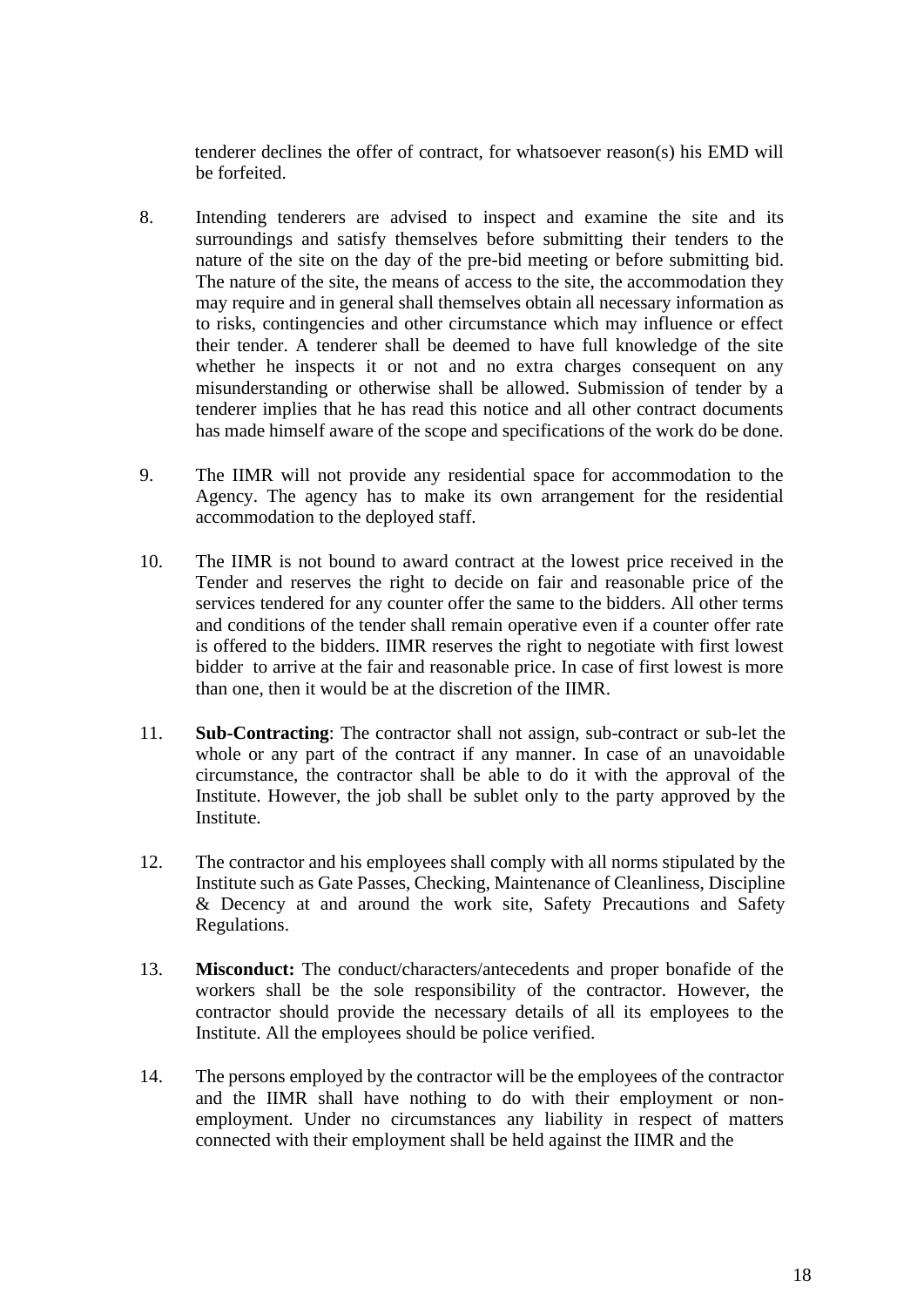personnel employed by the contractor shall have no right whatsoever to claim employment or other rights from the IIMR.

- 15. There should be no case pending with the police against the Proprietor/Firm/Partner or the Company (Agency) and the firm should not be blacklisted. An undertaking to this effect on firm letterhead should be attached.
- 16. None of the employees of the contractor shall enter into any kind of private work within the campus of the IIMR Non-compliance with this provision will be deemed to be violative of the contract inviting penal action/cancellation of contract.
- 17. The staff employed by the contractor will not join any union of the IIMR nor shall they make any claim on service or other matter. They shall also not form any union associated with the IIMR and shall have absolutely no claim to subscribe or for election in any of the unions of the IIMR.
- 18. The contractor shall ensure that the personnel deployed by it are disciplined and do not participate in any activity prejudicial to the interest of the IIMR / Govt. of India / any State or any Union Territory.
- 19. The staff (not below the age of 18 years) employed by the contractor shall have to be medically fit and kept neat and clean. The contractor shall not employ young children as prohibited under the law/rules/regulations. A record of this will be maintained by the Contractor.
- 20. The contractor shall maintain record of major/minor incidents on daily basis and report the same to the IIMR administration in this regard. The Agency will also enquire about any incidents, like theft, indiscipline, disobedience or any unauthorized activities/criminal activities happening in the campus. The contractor shall also be responsible to lodge complaints with police authorities in such instances and take follow-up action for recovery of lost material/equipment.
- 21. The contractor will have to register all his employees who will be working in the hostel premises along with a copy of their photographs, residential details for clearance by the IIMR Security along with police verification certificate.
- 22. The contractor shall take at his own cost, if required, necessary insurance cover in respect of staff and other personnel to be employed or engaged by him in connection with the afore mentioned services to IIMR and shall indemnify IIMR against all acts of omissions, fault, breaches and or any claim or demand, loss injury and expenses to which IIMR may party or involved as a result of the contractor failure to comply and of the obligation under the relevant act law which the contractor is to follow.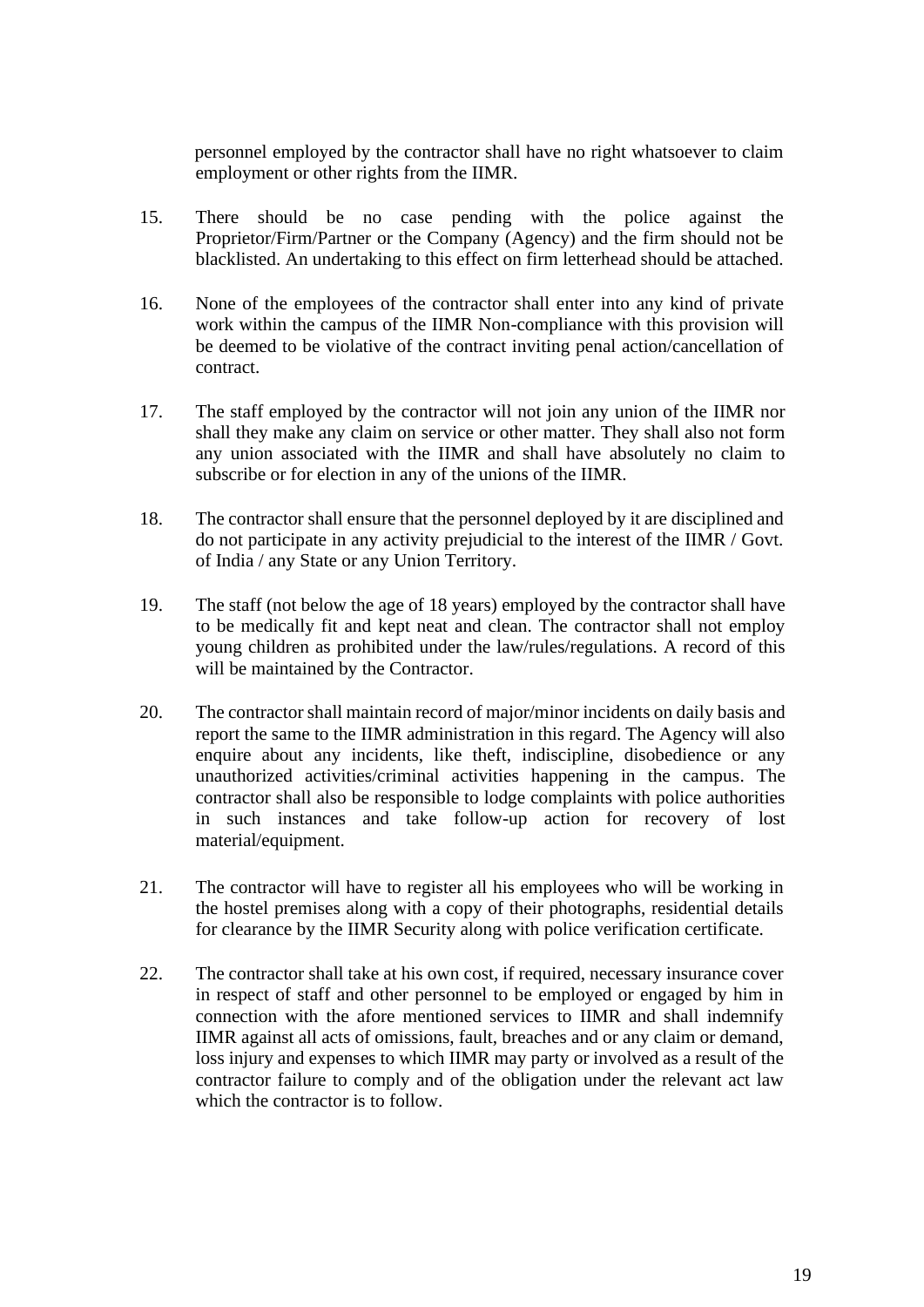#### 23. **Taxes, Labor Laws and Other Regulations:**

- 23.1. The contractor shall be liable to comply with all the rules and regulations in respect of all statutory obligations applicable to the workmen including safety regulations.
- 23.2. The contractor is liable for the payment of any and all existing taxes of the Central or State Government or of any other authority with respect to the contract or any item sold or supplied pursuant thereto or anything done or services rendered pursuant thereto.
- 23.3. The contractor shall fully comply with all applicable laws, and regulations relating to P.F. Act, ESI Act, Bonus Act, Central Minimum Wages Act, Contract Labour Act, Workmen's Compensation Act, Casual Labour (R & A) Act, Migrant Labour Act, Essential Commodities Act and/or such other Acts or Laws, regulations passed by the Food Safety and Standards Authority of India (FSSAI), central, states, Municipal and local governmental agency or authority.
- 23.4. The contractor shall be responsible and liable for all the claims of his employees.
- 23.5. The contractor shall obtain the license under the Contract Labour  $(R&A)$ Act from the office of the Central Labour Commissioner and produce the same preferably along with the first monthly bill. The first bill be cleared only on the submission of the said license. The contractor would be required to maintain all books and registers like Employment Register, Wages Register, Bonus Register, Overtime register, First Aid Box, Display of Notice, etc. as required under CLR&A, 1970 for inspection by visiting Labour Enforcement Officers.
- 23.6. The contractor shall obtain adequate insurance policy in respect of his workmen engaged by it towards meeting the liability of compensation arising out of injury/disablement at work.
- 23.7. The contractor shall indemnify and keep indemnified the Institute against all losses and claims for injuries and or damages to any person or property. The contractor shall abide by and observe all statutory laws and regulations in matters of Labour Law, Factory Act, Explosive Act, Workmen compensation Act, Sales Tax, Royalty, Excise duty, Octroi, Works contract etc. and shall keep the Institute indemnified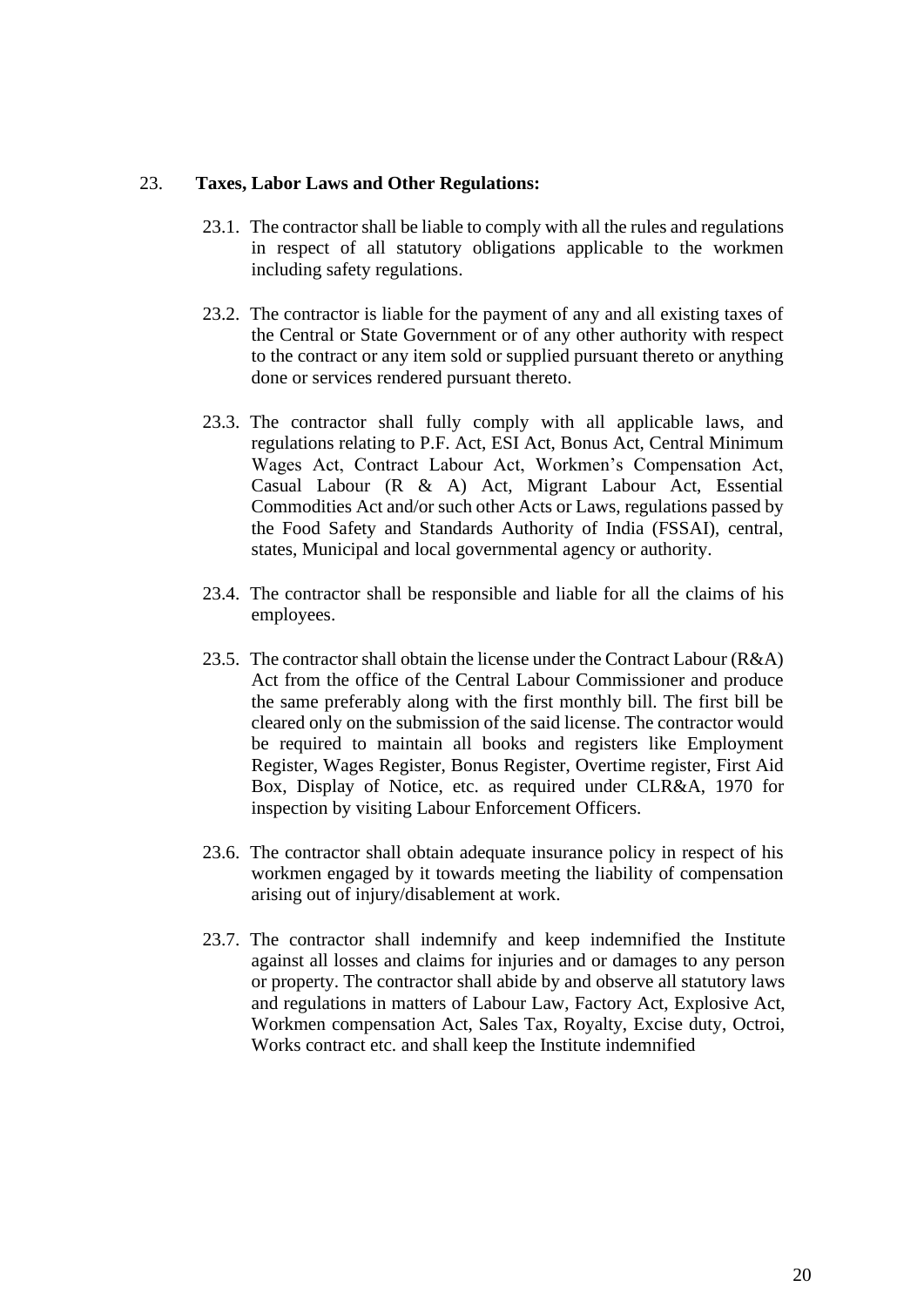against all penalties and liabilities of kind of breech of any such statute ordinance or law / regulations or Bylaws. The contractor shall not employ child labor. Payment to workers must be according to Minimum Wages Act.

- 24. **Interpretation**: All the terms and conditions of contract shall be read in conjunction with all other documents forming part of this contract. Notwithstanding the subdivisions of the documents into these separate sections, every part of which shall be deemed to be supplementary to and complimentary of every part and shall be read with and into the contract.
- 25. In addition to the prescribed manpower, whenever required, contractor has to provide additional manpower and/or equipment at the rates quoted in the tender.
- 26. **Validity:** The quoted rates must be valid for a period for 180 days from the date of closing of the tender. The overall offer for the assignment and bidder(s) quoted price shall remain unchanged during the period of validity. If the bidder quoted the validity shorter than the required period, the same will be treated as unresponsive and it may be rejected.
- 27. In case the tenderer withdraws, modifies or change his offer during the validity period, bid is liable to be rejected and the earnest money deposit shall be forfeited without assigning any reason thereof. The tenderer should also be ready to extend the validity, if required, without changing any terms, conditions etc. of their original tender.
- 28. In exceptional circumstances, the IIMR may request the bidders's consent for an extension of the period of bid validity. A bidder may however be at liberty to refuse the request without risking forfeiture of his earnest money. A bidder agreeing to extend the validity of bid will not be allowed to modify his bid.
- 29. Anyone or more the following action / commission / omission are likely to cause summary rejection of tender: Any BID/EMD received late without conclusive proof that it was delivered before the specified closing time. Any conditional bid or bid offering rebate. Any bid in which rates have not been quoted in accordance with specified formats / details as specified in the Bid Documents. Any effort by a bidder to influence the IIMR in the bid evaluation, bid comparison or contract award decision.
- 30. **Authority of person signing document:** A person signing the tender form or any documents forming part of the contract on behalf of another shall be deemed to warranty, that he has authority to bind such other and if, on enquiry, it appears that the person so, signing had no authority to do so, IIMR may without prejudice to other civil and criminal remedies cancel contract and held the signatory liable for all cost and damages.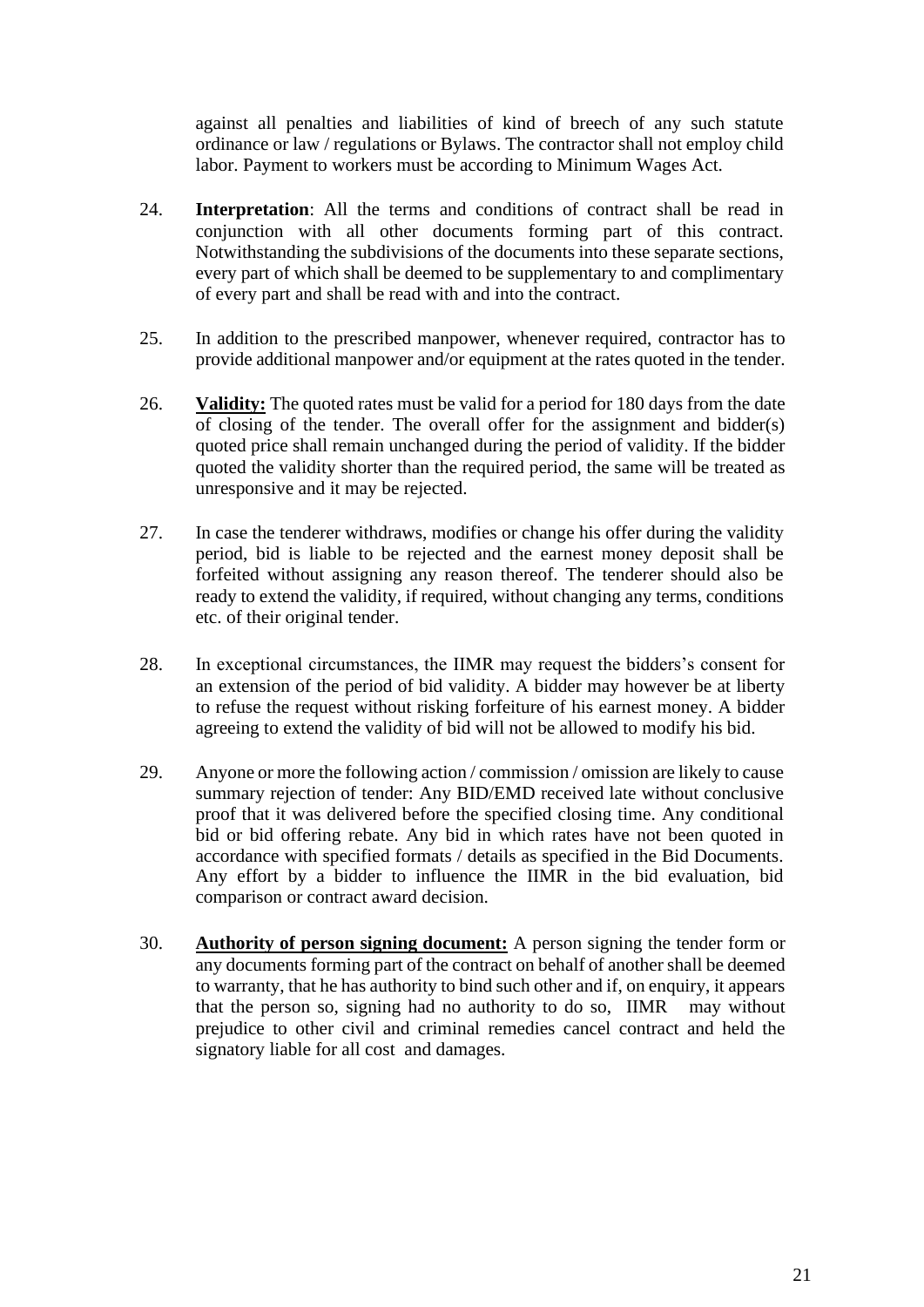- 31. **Access to SITE:** The contractor shall allow unhindered access to the Institute and/or any other party or person, engaged by the Institute to work at the same site and/or to check/regulate/watch/guard/measure/inspect, solely or jointly with the contractor.
- 32. **Safety and Security:** Contractor shall abide by the safety code provisions as per safety code framed from time to time by the government.
- 33. **Work at Risk and Cost:** The institute reserves the right to get the whole or part of the work executed by some other agency at the risk and cost of the contractor if it is found that the quality and/or the progress in respect of whole or part of the work is not satisfactory.
- 34. **Payment of Bills:** The payment for services under this agreement shall be made on monthly basis on satisfactory completion of job contract services, through NEFT/RTGS/IMPS (online transfer). The final payment shall, however, be made only after adjusting all the dues / claims of the IIMR. Income Tax (TDS) as applicable at current prevailing rate will be deducted at source.
- 35. **FORCE MAJURE:** If at any time, during the continuance of this contract, the performance in whole or in part by either party, of any obligation under this contract, shall be prevented or delayed by reason of any floods, explosions, epidemics, quarantine restriction or act of God (hereinafter referred to as events), provided notice of happenings of any such eventuality is given by either party to the other within 7 days from the date of occurrence thereof, neither party shall be due to reason of such event be entitled to terminate this contract nor shall either party have any such claim for damages against the other in respect of such non-performance or delay in performance. The operation of contract shall be resumed as soon as practicable after such event may come to an end or cease to exist and the decision of the IIMR as to whether the operation have been so resumed or not shall be final and conclusive, provided further that if the performance in whole or in part of any obligation under his contract is prevented or delayed by reason of any such event for a period exceeding 90 days either party may at his option terminate the contract.Provided, also that if the contract is terminated under this clause, the IIMR shall be at liberty to take over from the Security Agency, the security personnel, vehicles & equipment deployed in the campus until a new security agency is appointed and commences the operation.

#### 36. **PENALTY:**

For Complaint, non-adherence of terms & condition specified in tender document, indiscipline and unsatisfactory operation of any of the services, a penalty of (1 to 4 % of per day sale) will be levied for the first time, in case the same point is repeated then a penalty of ( 5 to 10 % of per day sale) may be levied.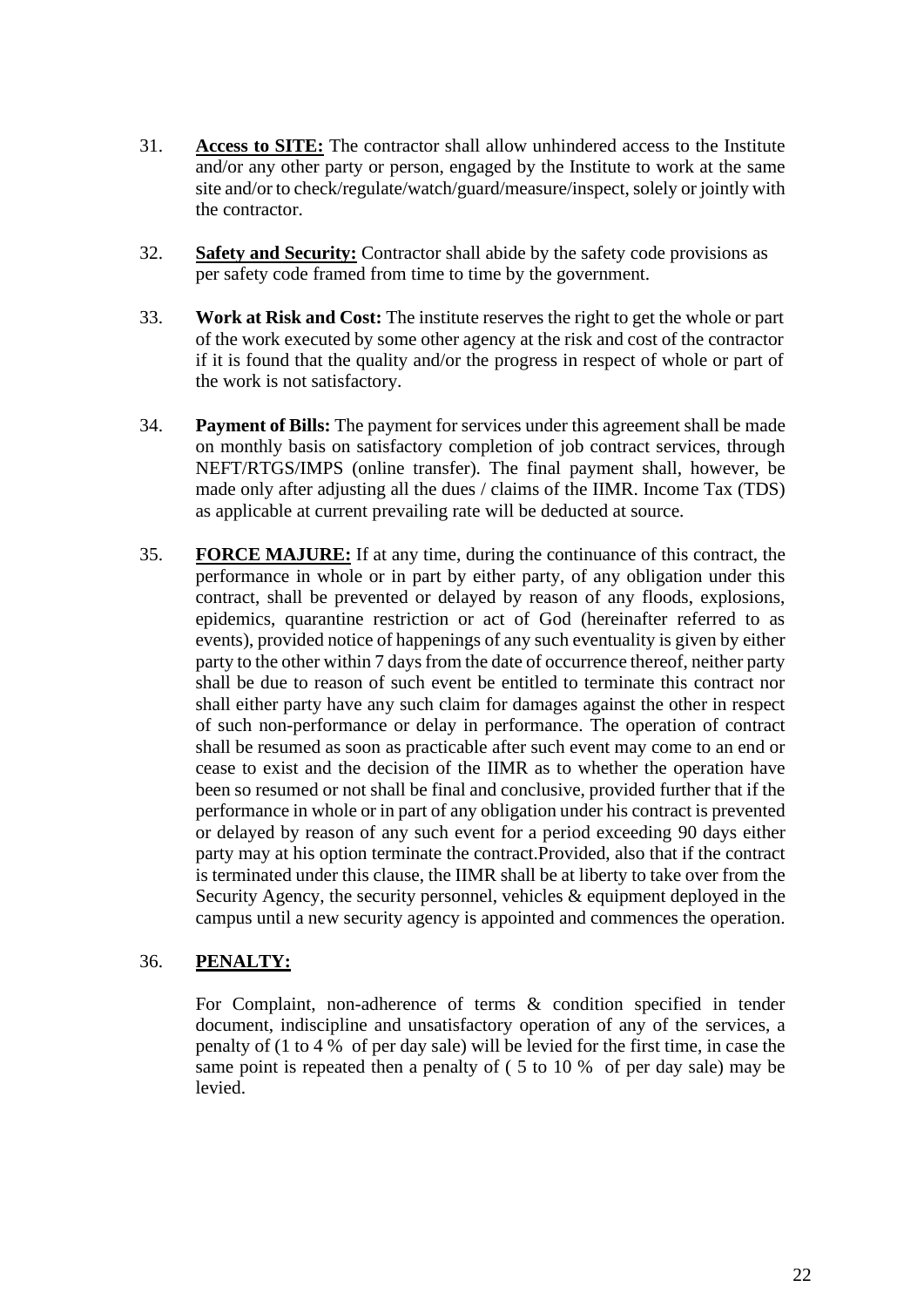- 37. IIMR reserves the right to reject all or any tender in whole, or in part, without assigning any reasons thereof.
- 38. IIMR reserves the right to withdraw/relax/modify any of the terms and conditions mentioned in the tender document if it felt necessary in the benefit of the Institute.
- 39. The decision of the Director of IIMR will be final in all respect and will be acceptable to all the tenderers.
- 40. **Jurisdiction:** All matters and disputes arising out of this agreement will be subject to the jurisdiction of the courts located at Raipur only.

**Professor In charge-Administration & Chief Administrative Officer**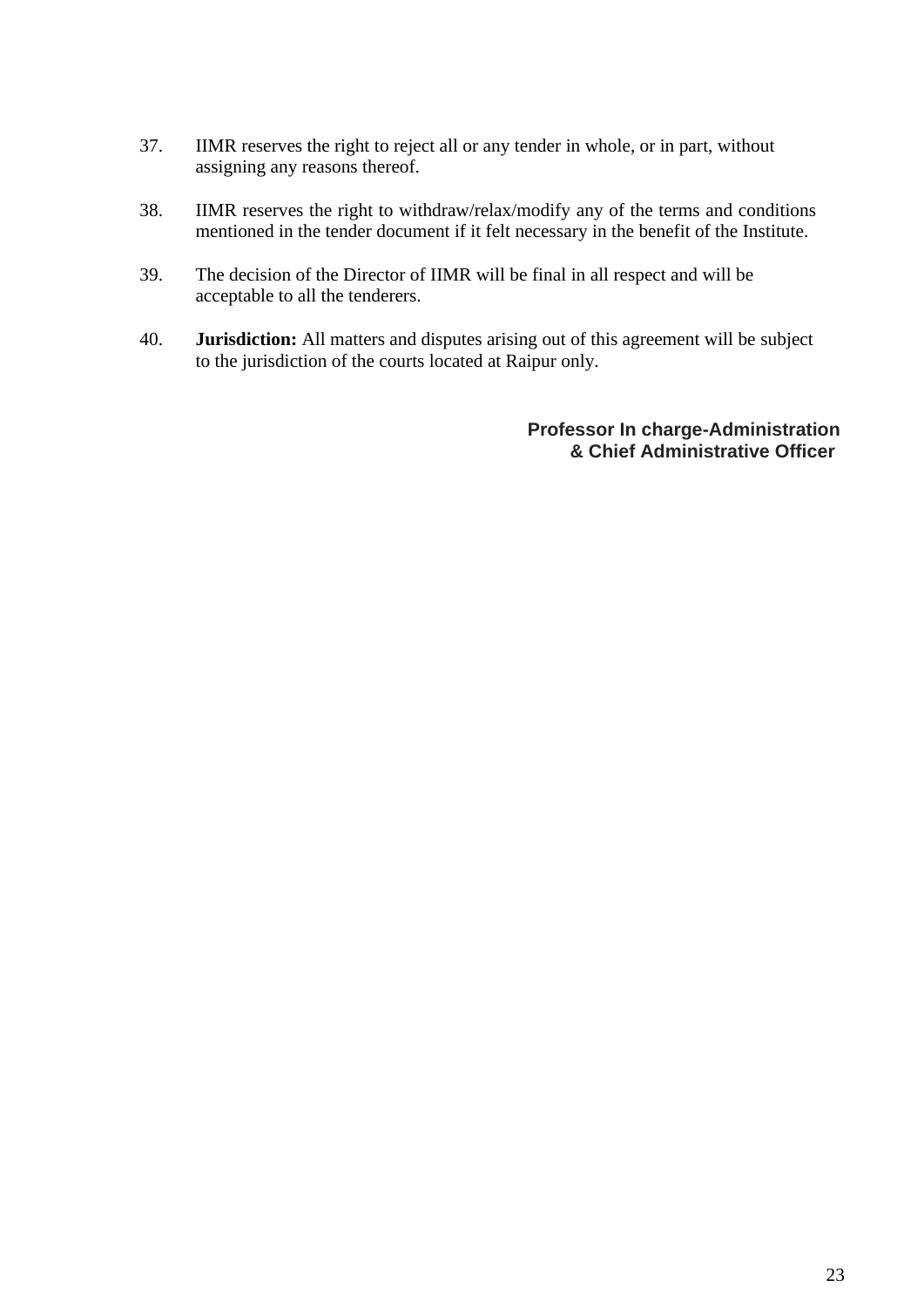## **Annexure-III**

### **Eligibility Criteria**

Only those agencies which meet the following minimum criteria will be considered for opening of financial bid:

1. The agency should be a registered and licensed vendor i.e **FSSAI** licensed in the similar line of business covered under this tender. Appropriate documents/certificates issued from appropriate authorities of **FSSAI** should be enclosed to support this along with the format given below.

| S <sub>1</sub> | Type of service | Valid license | License<br>Number | License validity | Copy of license<br>attached<br>(Yes/No) with<br>Reference Page<br>Number |
|----------------|-----------------|---------------|-------------------|------------------|--------------------------------------------------------------------------|
|                |                 |               |                   |                  |                                                                          |

 *Similar Line of Business: Mess/Catering Services only (Not applicable for cafeteria)*

2. The agency shall submit the original EMD and tender fee in a sealed envelope super scribing this tender name & the name of the agency and must reach at IIMR before the last date & time for receipt of Bid. Photocopy of the EMD and tender fee should be enclosed to support this along with the format given below.

| S1            | Type of Fee                                                                  | Details                                                                      |
|---------------|------------------------------------------------------------------------------|------------------------------------------------------------------------------|
| $\mathbf{1}$  | Tender Fee                                                                   | drawn<br>$\alpha$                                                            |
| 2             | Earnest<br>Money<br>Deposit<br>(EMD)                                         | DD No. $\qquad$ of 10.00,000 /- (Rupees Tend Lakh only) of<br>Dated drawn on |
| $\mathcal{R}$ | NSIC / MSME<br>Certificate for<br>tender fee $\&$<br><b>EMD</b><br>Exemption | NSIC / MSME No.<br>Dated.                                                    |

- DD will be made in favor of "Indian Institute of Management Raipur" payable at Raipur.
- Tender fee & EMD will be exempted for NSIC / MSME.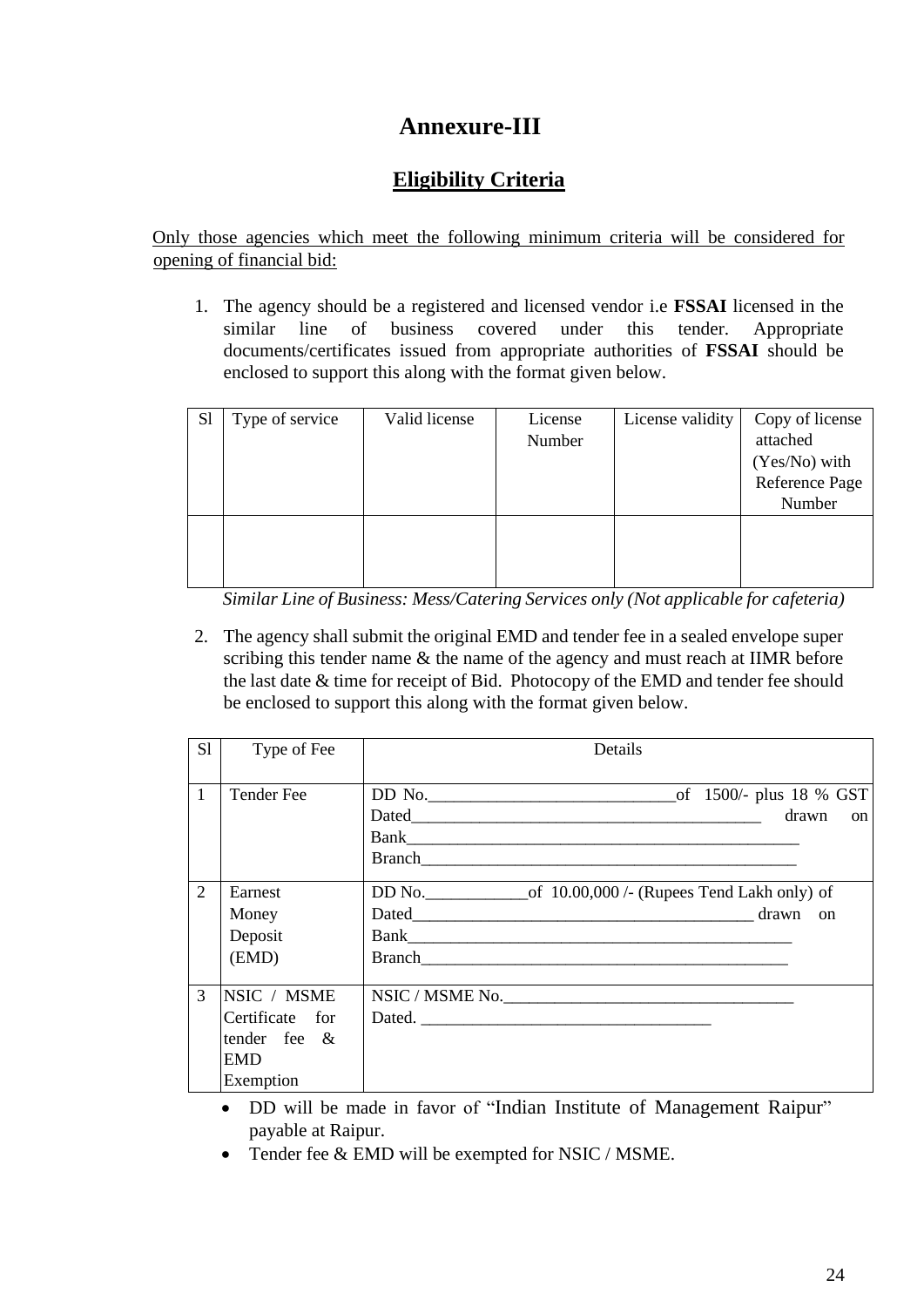3. The agency should have experience of minimum period of 5 years for providing Mess & Catering Services in **Top 20 management schools in India as per NIRF Ranking 2019** (Cafeteria service experiences will not be considered). Experience certificate cum satisfactory performance certificate (issued by the said organizations) duration of contract and average billing value in one year must be enclosed online in Technical bid to support on this. **Only those experience cum satisfactory performance certificate issued by said organizations will be considered, whose contract / work validity period has/ ending after 31.12.2016 and average billing value (any one work / contract) will be more than three crore per year.**

| Sr.<br>N <sub>o</sub> | of<br>Name<br>the<br>organization/Institute<br>where services were | Duration of<br>contract  |                             | Total<br>years of<br>experience | Avg. billing<br>value per year | Performance<br>Remark<br>(Poor/Satisfactory<br>/Good/Very Good<br>/Excellent/<br>Not satisfactory) | Certificate attached               |                                  |
|-----------------------|--------------------------------------------------------------------|--------------------------|-----------------------------|---------------------------------|--------------------------------|----------------------------------------------------------------------------------------------------|------------------------------------|----------------------------------|
|                       | provided                                                           | From<br>(DD/MM)<br>YYYY) | To<br>(DD/M)<br>M/YYY<br>Y) |                                 |                                |                                                                                                    | Copy of<br>Certificate<br>(Yes/No) | Reference<br>Page<br>e<br>Number |
| 1.                    |                                                                    |                          |                             |                                 |                                |                                                                                                    |                                    |                                  |
| 2.                    |                                                                    |                          |                             |                                 |                                |                                                                                                    |                                    |                                  |
| 3.                    |                                                                    |                          |                             |                                 |                                |                                                                                                    |                                    |                                  |
| 4.                    |                                                                    |                          |                             |                                 |                                |                                                                                                    |                                    |                                  |
| 5.                    |                                                                    |                          |                             |                                 |                                |                                                                                                    |                                    |                                  |
|                       | <b>Total year of experience</b>                                    |                          |                             |                                 |                                |                                                                                                    |                                    |                                  |

4. The agency must have a minimum average annual turnover of Rs.8 Cr (Rupees Eight Crore Only) during of the last three financial years. The agency must submit duly signed certificate with membership number from Chartered Accountant (CA) clearly showing financial year-wise turnover with audited profit & loss statement.

| Financial | <b>Total Turnover</b> |                                  | CA certificate & audited profit |
|-----------|-----------------------|----------------------------------|---------------------------------|
| Year      | In INR                | & loss A/c Statement<br>enclosed |                                 |
|           |                       | (Yes/No)                         | Ref. Page Number                |
| 2016-17   |                       |                                  |                                 |
| 2017-18   |                       |                                  |                                 |
| 2018-19   |                       |                                  |                                 |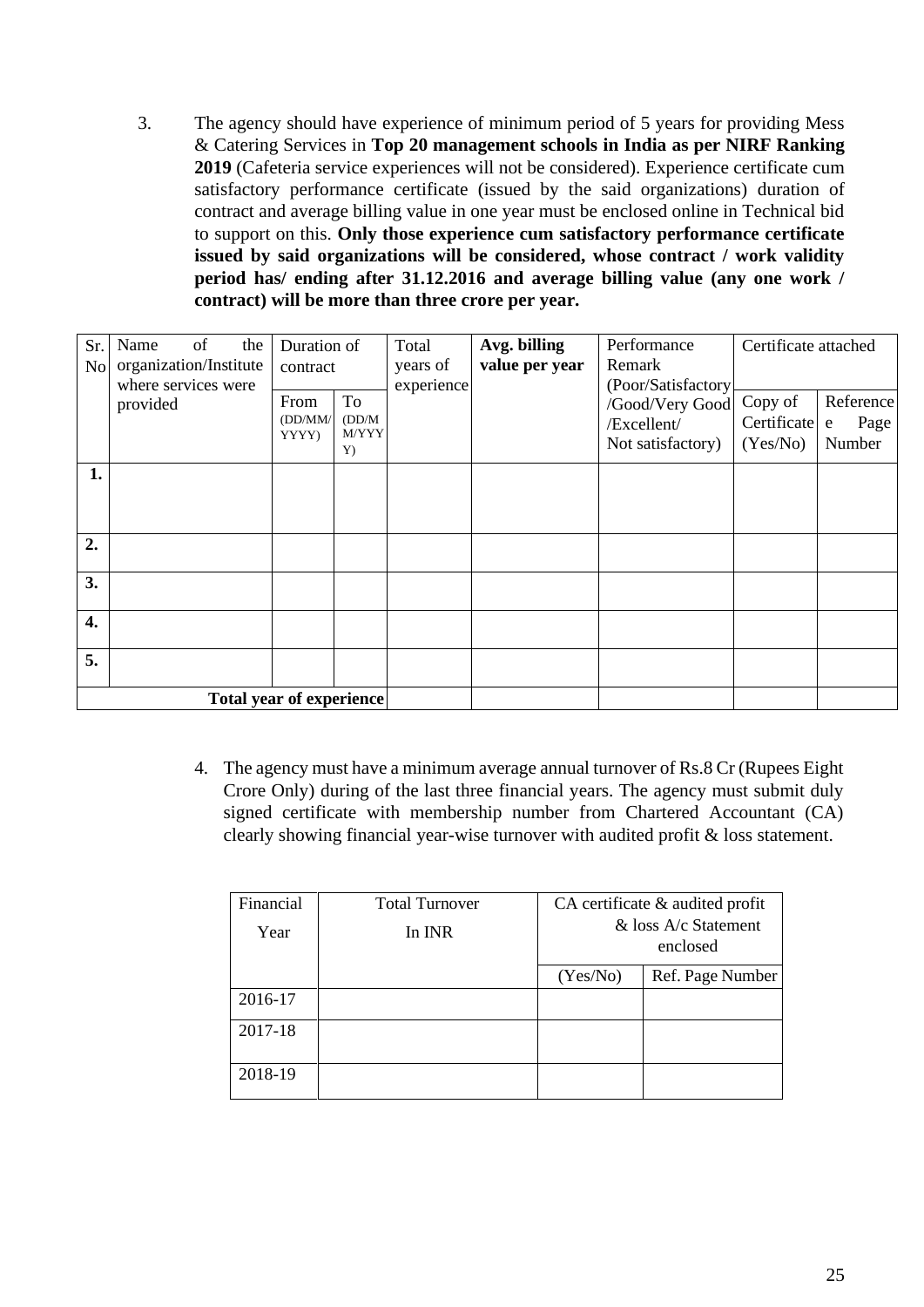| <b>ISO</b> | Validity      |                    |  |
|------------|---------------|--------------------|--|
|            | Validity till | Reference Page No. |  |
|            |               |                    |  |
|            |               |                    |  |

5. The agency should have ISO-22000:2005 or ISO-9001: 2015 or ISO 9001: 2015 Certification.

6. The agency should not be blacklisted by any Government agency. An undertaking on agency letterhead should be attached.

| Agency is backlisted by any<br>Government agency | Undertaking on agency letterhead<br>attached |                   |  |
|--------------------------------------------------|----------------------------------------------|-------------------|--|
| (Yes/No)                                         | (Yes/No)                                     | Reference Page No |  |
|                                                  |                                              |                   |  |

Certified that all above information's are correct to the best of my/our information, knowledge and belief. All the attached relevant documents are duly signed, sealed and serially numbered.

Place :

Date :

**(Signature of the bidder with seal)**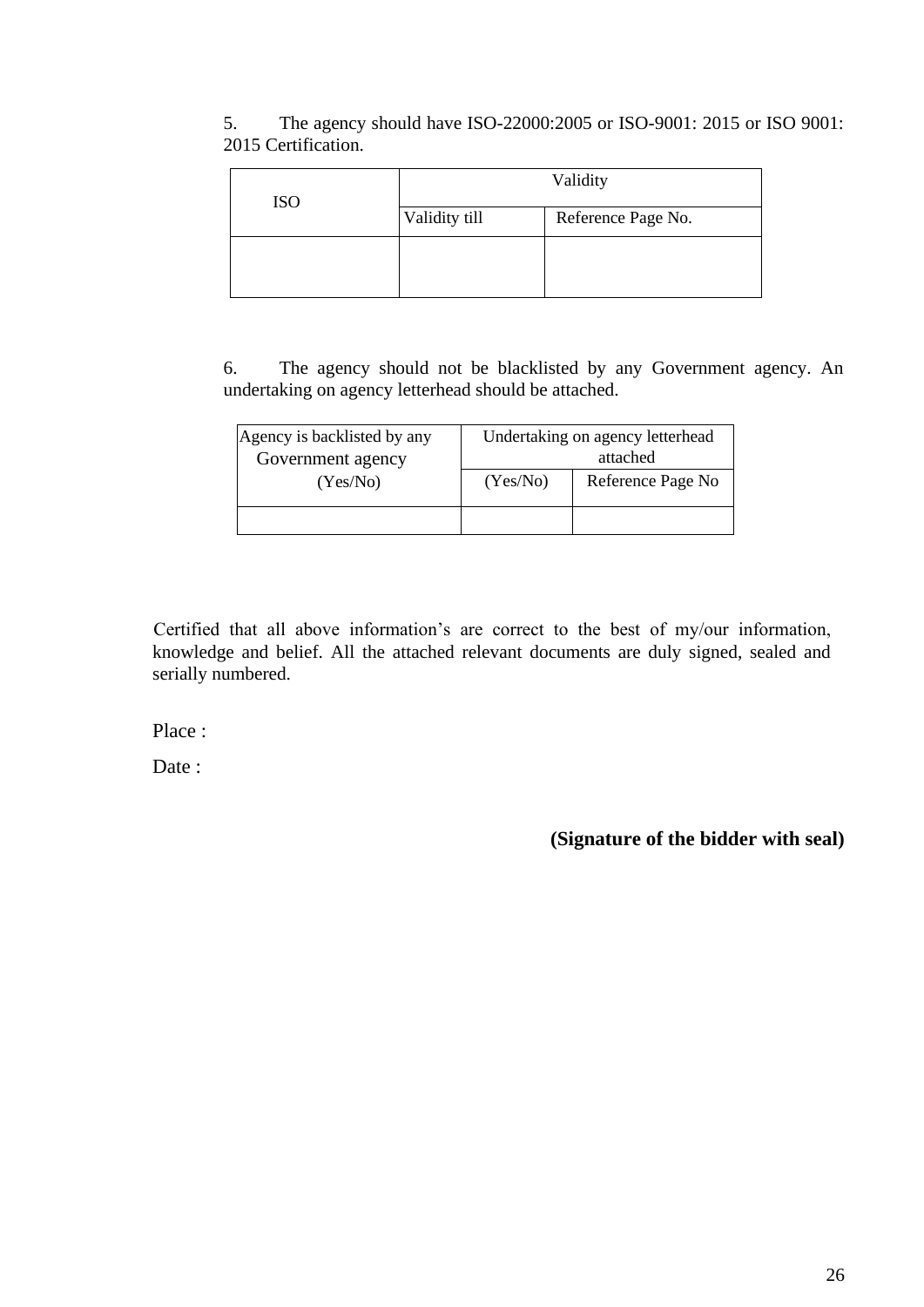# **Annexure – IV**

# **Agency Details**

|                | <b>I. Details of Tenderer</b>                                                                                                            |         |
|----------------|------------------------------------------------------------------------------------------------------------------------------------------|---------|
| <u>Sr.</u>     | Particulars                                                                                                                              | Details |
| $\mathbf{1}$   | Name of Tendering Agency                                                                                                                 |         |
| $\overline{2}$ | Name of the Proprietor/<br>Director/Partner                                                                                              |         |
| $\overline{3}$ | Full Address of registered<br>office with pin code                                                                                       |         |
| $\overline{4}$ | Mobile number of three top<br>officials with name and<br>designation                                                                     |         |
| 5              | E-mail ID of the three top<br>officials with name                                                                                        |         |
| 6              | Website of the agency, if any                                                                                                            |         |
| $\overline{7}$ | Name and designation of<br>authorized person with<br>mobile number<br>(authorization letter to be<br>enclosed)                           |         |
|                | II. Registration and Other Statutory document details:                                                                                   |         |
| $\mathbf{1}$   | Name of the agency<br>(Individual/Pvt. Ltd./Ltd<br>Company etc.) and Month &<br>Year of the Establishment<br>(attach self-attested copy) |         |
| $\sqrt{2}$     | Permanent Account Number                                                                                                                 |         |
| 3              | <b>GST Registration Number</b>                                                                                                           |         |
| $\overline{4}$ | PF Registration No.                                                                                                                      |         |
| 5              | ESI Registration No.                                                                                                                     |         |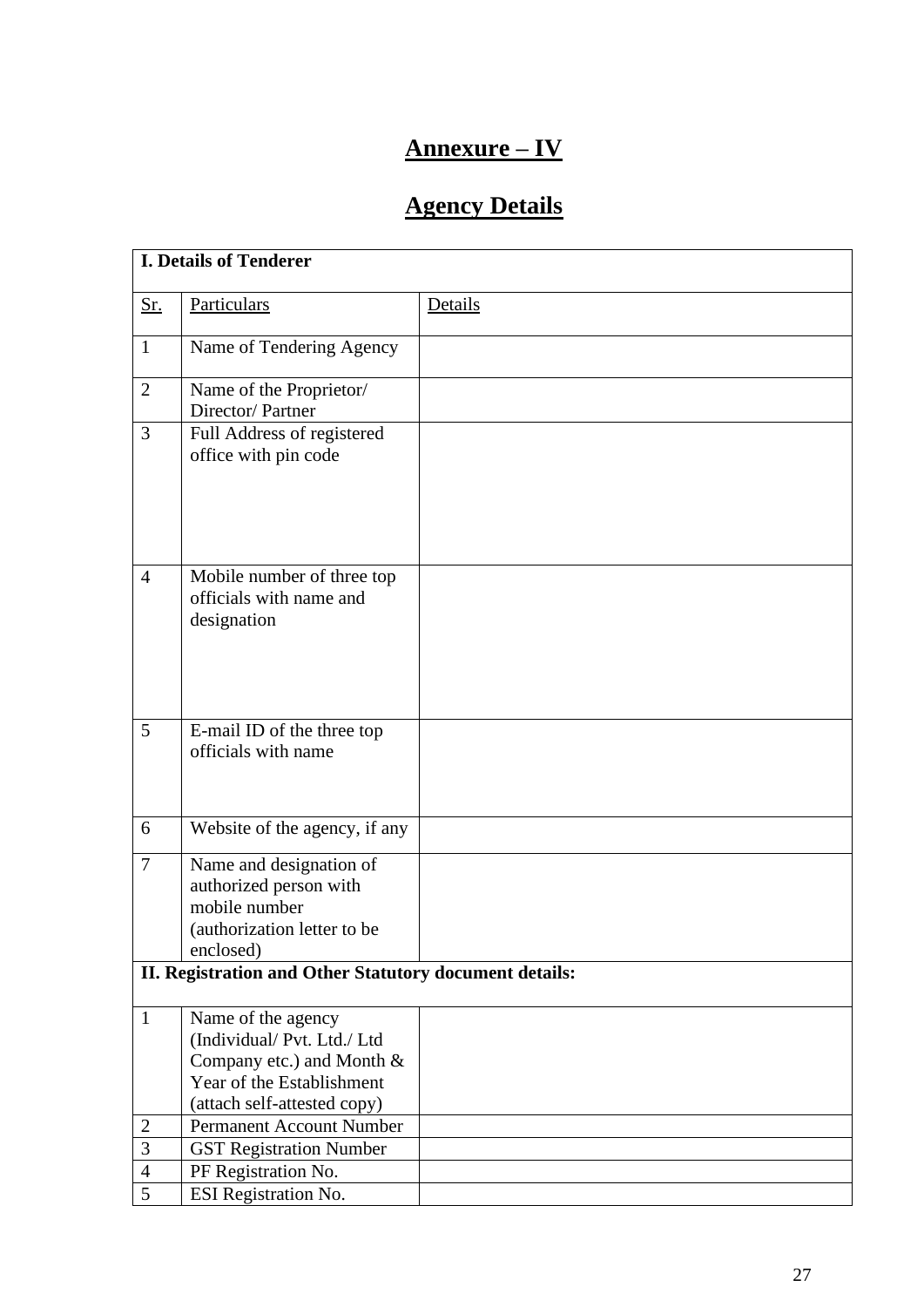| 6              | FSSAI Licence No. & date                                                                                                                                                                                                                  |  |
|----------------|-------------------------------------------------------------------------------------------------------------------------------------------------------------------------------------------------------------------------------------------|--|
| $\overline{7}$ | <b>ISO</b> Certificate                                                                                                                                                                                                                    |  |
| 8              | Copy of last three years<br>audited profit loss statement<br>FY 2015-16<br>FY 2016-17<br>FY 2017-18                                                                                                                                       |  |
| 9              | Service provided / is<br>providing any one of the Top<br>20 management school as<br>per NIRF Ranking 2019.                                                                                                                                |  |
| 10             | Experience cum satisfactory<br>performance certificate<br>(whose contract / work<br>validity period has/ ending<br>after 31.12.2016 and average<br>billing value (any one work /<br>contract) will be more than<br>three crore per year). |  |
| 11             | Self-declaration of not<br>blacklisted from any govt.<br>organisation                                                                                                                                                                     |  |

Certified that all above information's are correct to the best of my/our information, knowledge and belief. All the attached relevant documents are duly signed, sealed and serially numbered.

Place :

Date :

 **(Signature of the bidder with seal)**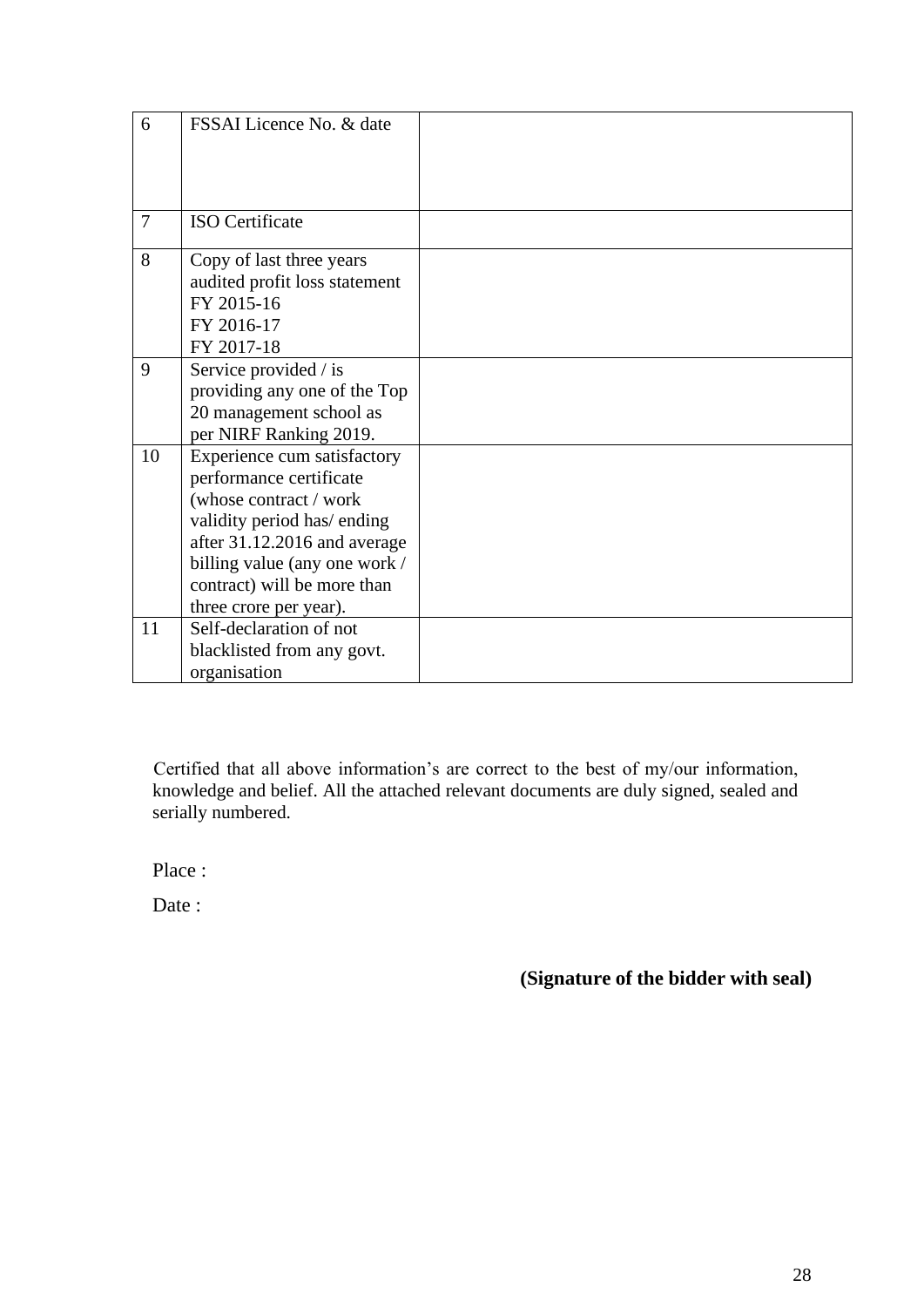#### *Annexure – V*

#### **INSTRUCTIONS OF ONLINE BID SUBMISSION**

 Instructions to the Bidders to submit the bids online through the Central Public Procurement Portal for e Procurement at<http://eprocure.gov.in/eprocure/app>

- 1. Possession of valid Digital Signature Certificate (DSC) and enrollment/registration of the contractors/bidders on the e-Procurement/e-tender portal is a prerequisite for e-tendering.
- 2. Bidder should do the enrollment in the e-Procurement site using the "Online Bidder Enrollment" option available on the home page. Portal enrollment is generally free of charge. During enrollment/registration, the bidders should provide the correct/true information including valid email id. All the correspondence shall be made directly with the contractor/bidders through email id provided.
- 3. Bidder need to login to the site through their user ID/ password chosen during enrollment/registration.
- 4. Then the Digital Signature Certificate (Class II or Class III Certificates with signing key usage) issued by SIFY/TCS/nCode/eMudra or any Certifying Authority recognized by CCA India on eToken/SmartCard, should be registered.
- 5. The DSC that is registered only should be used by the bidder and should ensure safety of the same.
- 6. Contractor/Bidder may go· through the tenders published on the site and download the required tender documents/schedules for the tenders he/she is interested.
- 7. After downloading / getting the tender document/schedules, the Bidder should go through them carefully and then submit the documents as asked, otherwise bid will be rejected.
- 8. If there are any clarifications, this may be obtained online through the tender site, or through the contact details. Bidder should take into account the corrigendum published before submitting the bids online.
	- 9. Bidder then logs in to the site through the secured log in by giving the user id/ password chosen during enrolment/registration and then by giving the password of e-Token/Smartcard to access DSC.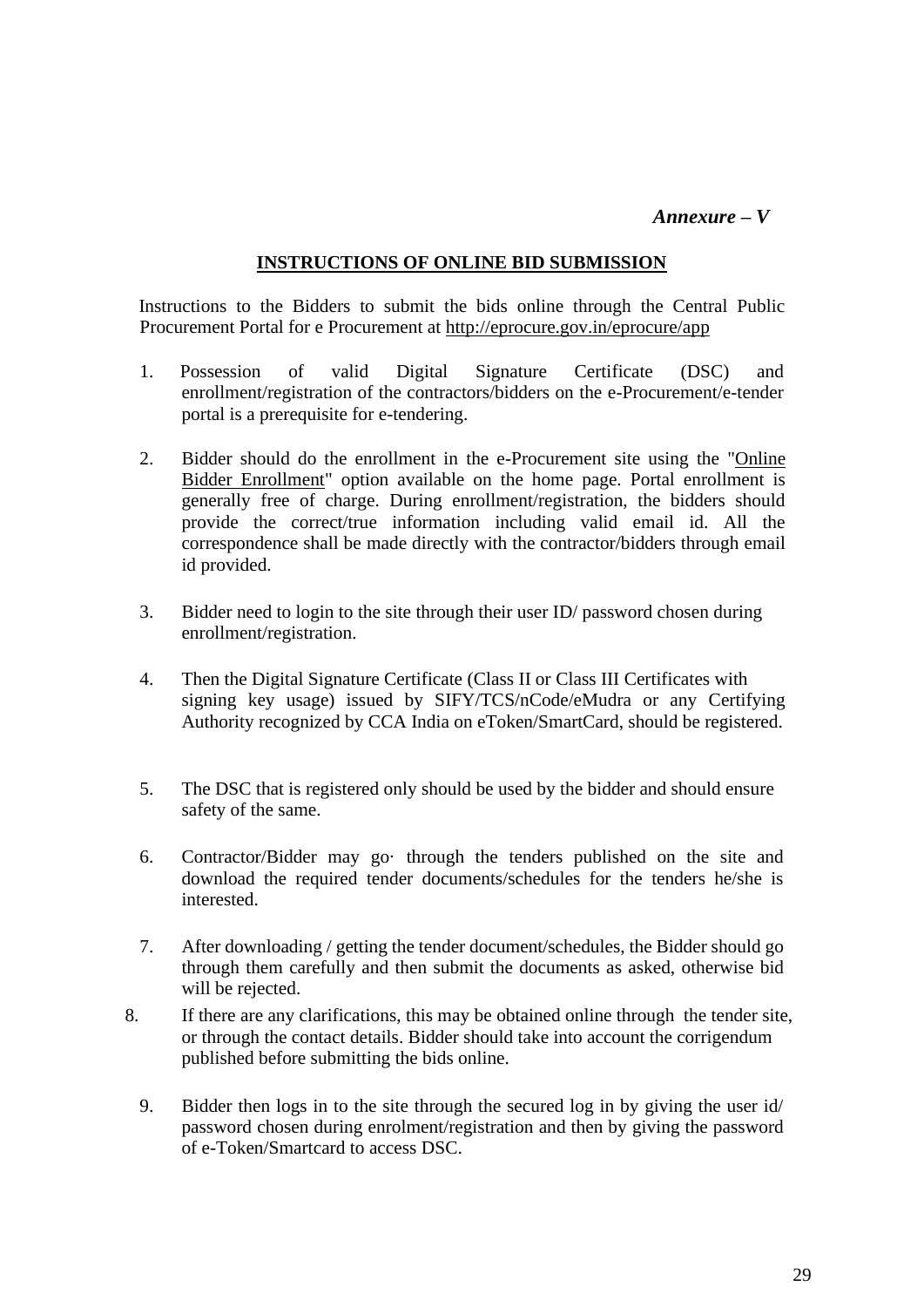- 10. Bidder selects the tender which he/she is interested in by using the search option & then moves it to the 'my tenders' folder.
- 11. From my tender folder, he selects the tender to view all the details indicated.
- 12. It is construed that the bidder has read all the terms and conditions before submitting their offer. Bidder should go through the tender schedules carefully and upload the documents as asked; otherwise, the bid will be rejected.
- 13. Bidder, in advance, should get ready the bid documents to be submitted as indicated in the tender documents/schedule and generally, they can be in PDF/xls/rar/jpg/dwf formats. If there is more than one document, they can be clubbed together and can be provided in the requested format. Bidders Bid documents may be scanned with I 00 dpi with black and white option. It is advisable that each document to be uploaded through online for the tenders should be less than 2 MB. If any document is more than 2MB, it can be reduced through rar and the same can be uploaded, if permitted. However, if the file size is less than I MB the transaction uploading time will be very fast.
- 14. If there are any clarifications, this may be obtained through the site. Bidder should take into account the corrigendum published from time to time before submitting the online bids.
- 15. The Bidders can update well in advance, the documents such as certificates, annual report details etc., under My Space option and these can be selected as per tender requirements and then send along with bid documents during bid submission. This will facilitate the bid submission process faster by reducing upload time of bids.
- 16. Bidder should submit the Tender Fee/EMD as specified in the tender. The original should be posted/couriered/given in person to the Tender Inviting Authority, within the bid submission due date & time for the tender or as indicated in the tender. Scanned copy of the instrument should be uploaded as part of the offer.
- 17. While submitting the bids online, the bidder reads the terms & conditions and accepts the same to proceed further to submit the bid packets.
- 18. The bidder has to select the payment option as offline to pay the Tender Fee/EMD as applicable and enter details of the instruments.
- 19. The details of the DD/ any other accepted instrument, physically sent, should tally with the details available in the scanned copy and the data entered during bid submission time. Otherwise submitted bid will not be acceptable or liable for rejection.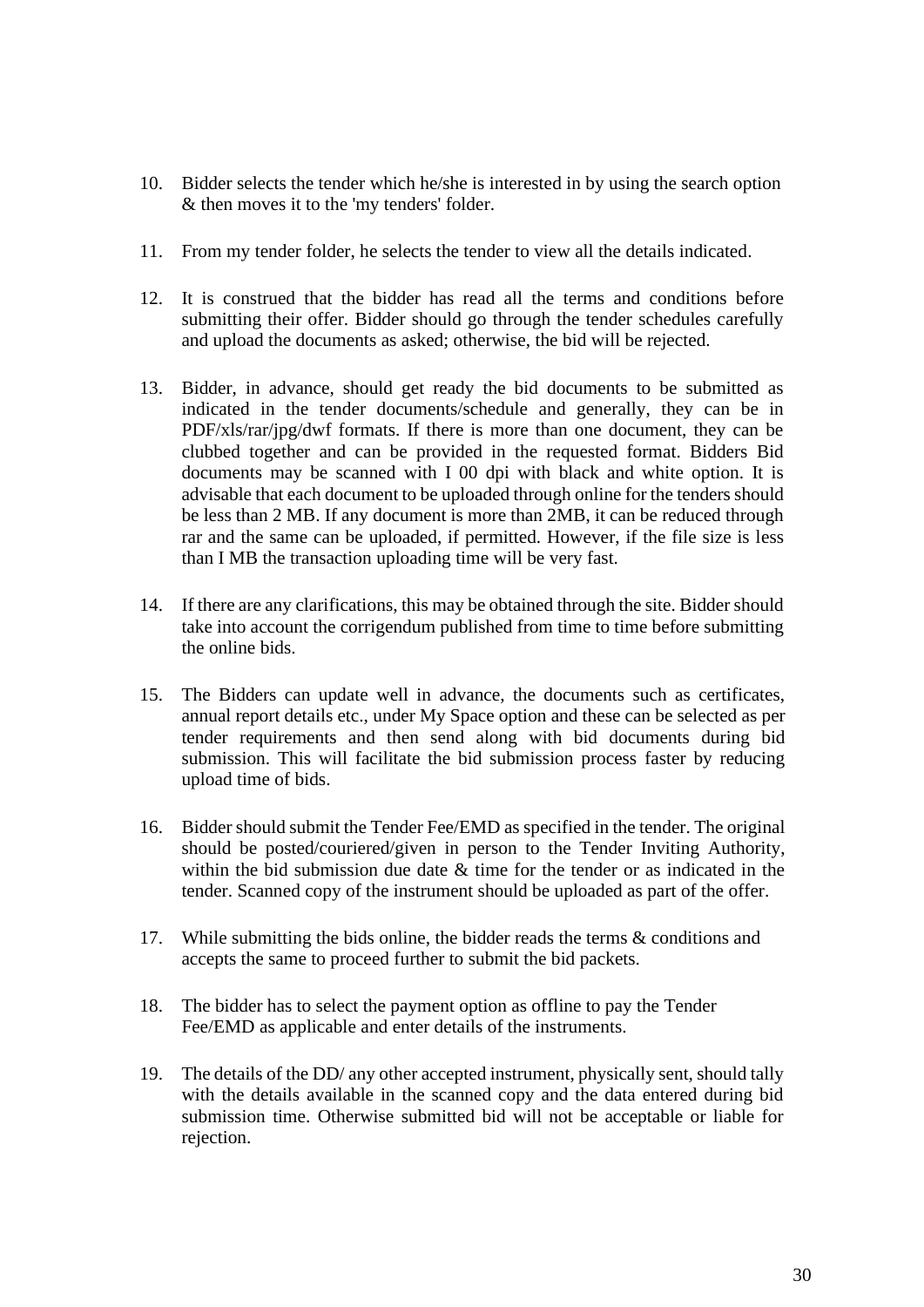- 20. The bidder has to digitally sign and upload the required bid documents one by one as indicated. Bidders to note that the very act of using DSC for downloading the bids and uploading their offers shall be deemed to be a confirmation that they have read all sections and pages of the bid document including General conditions of contract without any exception and have understood the entire document and are clear about the requirements of the tender requirements.
- 21. The bidder has to upload the relevant files required as indicated in the cover content. In case of any irrelevant files, the bid will be rejected.
- 22. If the price bid format is provided in a spread sheet file like BoQ\_xxxx.xls, the rates offered should be entered in the allotted space only and uploaded after filling the relevant columns. The Price-bid BOQ template must not be modified/replaced by the bidder; else the bid submitted is liable to be rejected for this tender.
	- 23. The bidders are requested to submit the bids through online e-tendering system to the Tender Inviting Authority (TIA) well before the bid submission end date  $\&$ time (as per Server System Clock). The **TIA will** not be held responsible for any sort of delay or the difficulties faced during the submission of bid online by the bidders at the eleventh hour.
	- 24. After the bid submission (i.e. after Clicking "Freeze Bid Submission" in the portal), the acknowledgement number, given by the system should be printed by the bidder and kept as a record of evidence for online submission of bid for the particular tender and will also act as an entry pass to participate in the bid opening date.
	- 25. The time settings fixed in the server side & displayed at the top of the tender site, will be valid for all actions of requesting, bid submission, bid opening etc., in the e-tender system. The bidders should follow this time during bid submission.
- 26. All the data being entered by the bidders would be encrypted using PK! encryption techniques to ensure the secrecy of the data. The data entered will not viewable by unauthorized persons during bid submission & not be viewable by any one until the time of bid opening.
	- 27. Any bid document that is uploaded to the server is subjected to symmetric encryption using a system generated symmetric key. Further this key is subjected to asymmetric encryption using buyers/bid openers' public keys. Overall, the uploaded tender documents become readable only after the tender opening by the authorized bid openers.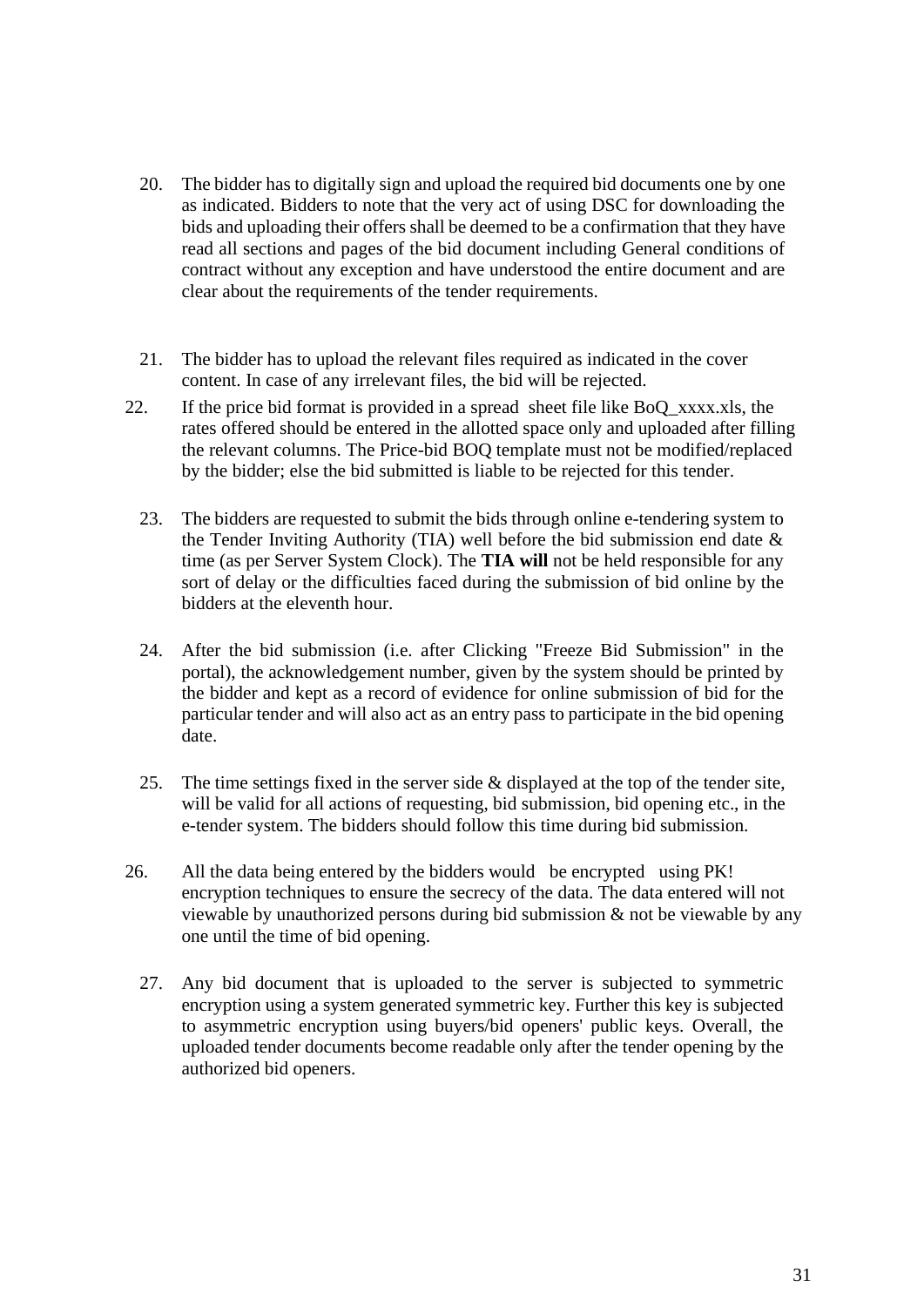- 28. The confidentiality of the bids is maintained since the secured Socket Layer 128 bit encryption technology is used. Data storage encryption of sensitive fields is done.
- 29. The bidder should logout of the tendering system using the normal logout option available at the top right hand comer and not by selecting the (X) exit option in the browser.
- 30. For any queries regarding e-tendering process, the bidders are requested to contact as provided in the tender document. Parallelly for any further queries, the bidders are asked to contact over phone: 180030702232 or send a mail over to [cppp](mailto:cppp-nic@nic.in.)[nic@nic.in.](mailto:cppp-nic@nic.in.)
- 31. Technical/tender related query : In case of any technical query you may send mail to [caooffice@iimraipur.ac.in](mailto:caooffice@iimraipur.ac.in) and abhardwaj@iimraipur.ac.in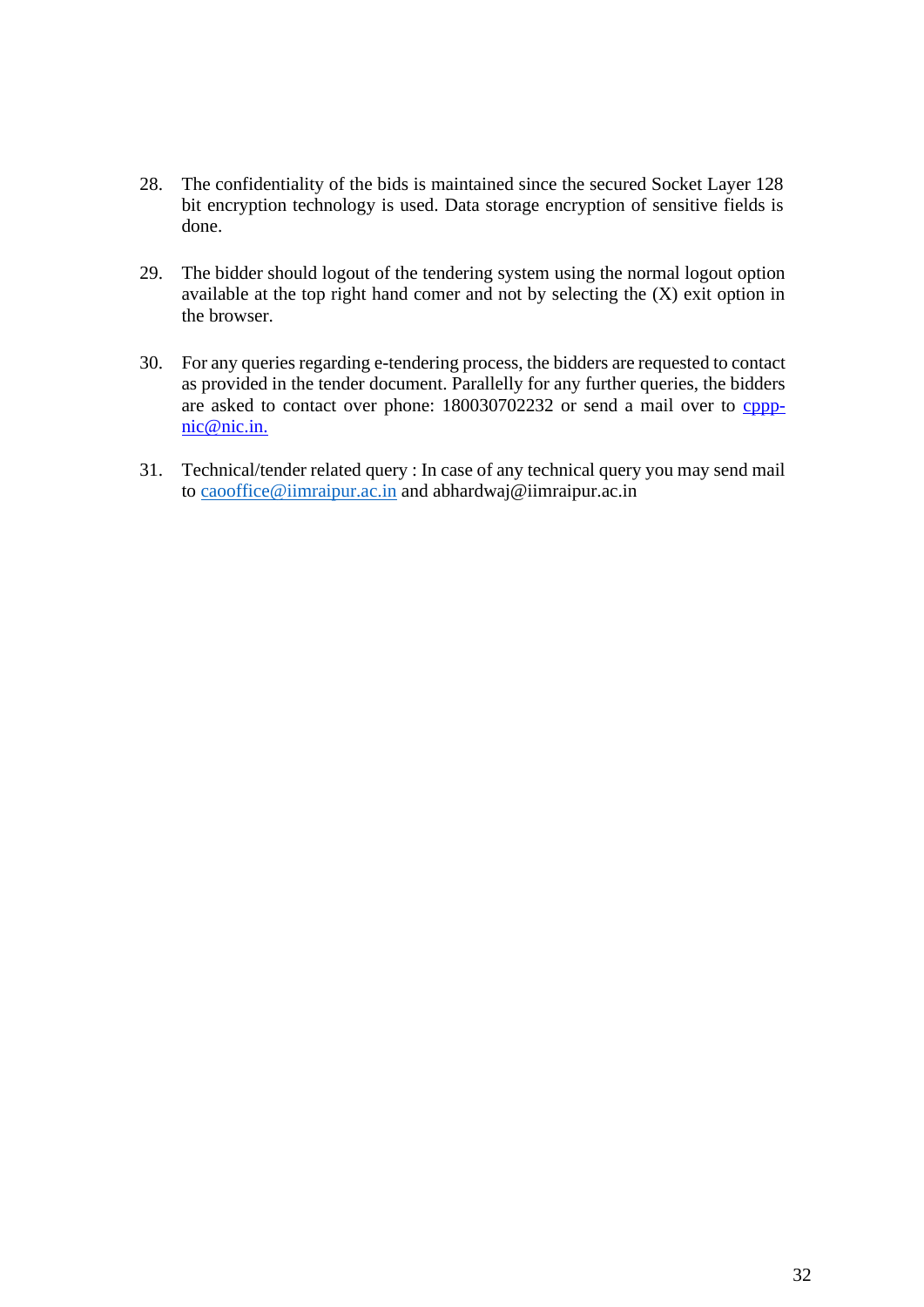# **Annexure – VI**

#### **TENDER ACCEPTANCE LETTER**

#### **(To be given on Company Letter Head**)

To, Date : **Director** IIM Raipur

.

#### **Sub.: Acceptance of Terms & Conditions of Tender.**

Tender Reference No.: IIMR/Tender/\_\_\_\_\_\_ dated \_\_\_\_\_\_

Name of Tender / Work: \_\_\_\_\_\_\_\_\_\_\_\_\_\_\_\_\_\_\_\_\_\_\_\_.

Dear Sir,

- 1. I/We have downloaded I obtained the tender document (s) for the above mentioned 'Tender/Work' for the web site(s) namely: as per your advertisement, given in the above mentioned website(s).
	- 2. I/We hereby certify that I/We have read the entire terms and conditions of the tender documents from Page No. \_\_\_\_to\_\_\_\_\_ (including all documents like annexure(s), schedule(s), etc.,) which form part of the contract agreement and I/we shall abide hereby by the terms / conditions / clauses contained therein.
	- 3. The corrigendum(s) issued from time to time by your department / organization too have all been taken into consideration, while submitting this acceptance letter.
	- 4. I/We hereby unconditionally accept the tender conditions of above-mentioned tender document(s) / corrigendum(s) in its totally / entirely.
	- 5. In case any provisions of this tender are found violated, then your department/organization shall without prejudice to any other right or remedy be at liberty to reject this tender/bid including the forfeiture of the full said earnest money deposit absolutely.

Yours faithfully,

(Signature of the Bidder, with Official Seal)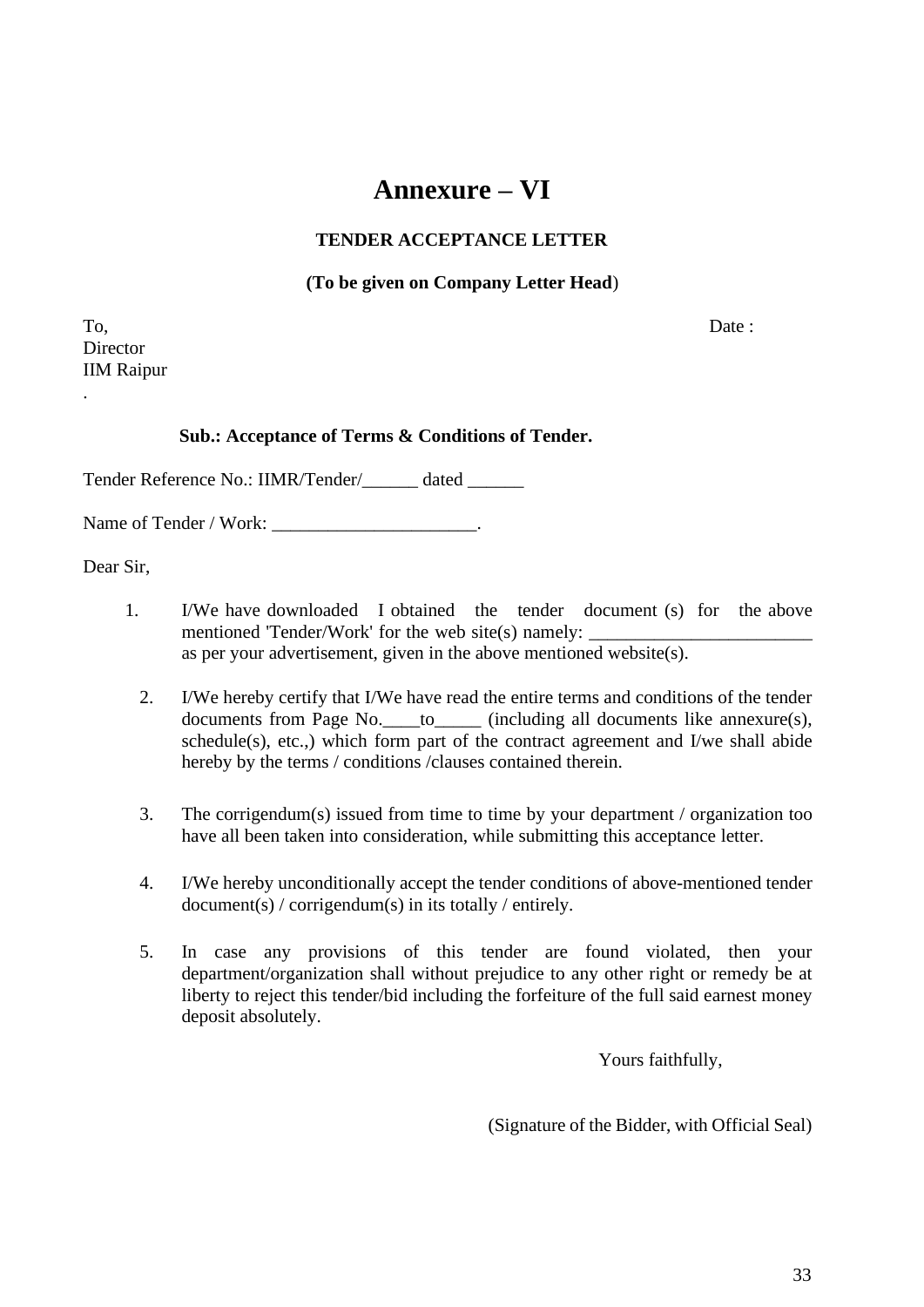# **Annexure-VII**

#### **Bid Evaluation Scheme:**

It may be noted that the tenderer will be selected on the basis of ranking and evaluation of Technical and Financial bids by a committee and the committee's decision would be final. The procedure for selection of the party /agency shall be based on **Quality & Cost base selection** system for evaluation by the committee. Please refer Evaluation Sheet Format to understand the process of evaluation of Technical bid and Financial Bid. For successful bidder, process of selection would be as under: -

- a) Tenderers meeting Eligibility Criteria will be only considered for further process of tenders.
- b) **Part A- Technical Evaluation**: The bidders have to submit the documents mentioned in Technical Bid Structure. Qualifying tenderers will be considered eligible for Part B – Financial Bid Processing.
- **c) Part B-** Presentation by Technically Qualified Bidders

The technically qualified bidders are required to make the presentation of not more than 15 mins on the parameters mentioned in the format below. The parameters will be used to evaluate the tenderer's credentials to serve the Institute as per the requirement. The score gained will be considered in the final score of the tenderer.

| Sr. | Description                                     | Maximum       | <b>Marks</b> |
|-----|-------------------------------------------------|---------------|--------------|
| No. |                                                 | <b>Marks</b>  | Obtained     |
| 01. | Takeover Plan                                   | 05            |              |
| 02. | Resourcefulness                                 | 05            |              |
| 03. | <b>Trained Manpower</b>                         | 10            |              |
| 04. | Hotels having star category approved by HRACC   | <sup>10</sup> |              |
|     | Hotel & Restaurant division, Ministry of        |               |              |
|     | Tourism.                                        |               |              |
| 05. | Experience plus performance report in providing | 30            |              |
|     | services which may be included *surprise food   |               |              |
|     | tasting at site.                                |               |              |
|     | <b>Total</b>                                    | 60            |              |

 Note (1): \*Marking against the surprise food taste may be effected or may not be effected depend upon the forgoing situation, due to COVID-19. Maximum marks of 30 number against sr.no-05 will remain the same.

 (2) List of the trained manpower with qualification and experience may be provided at the time of presentation.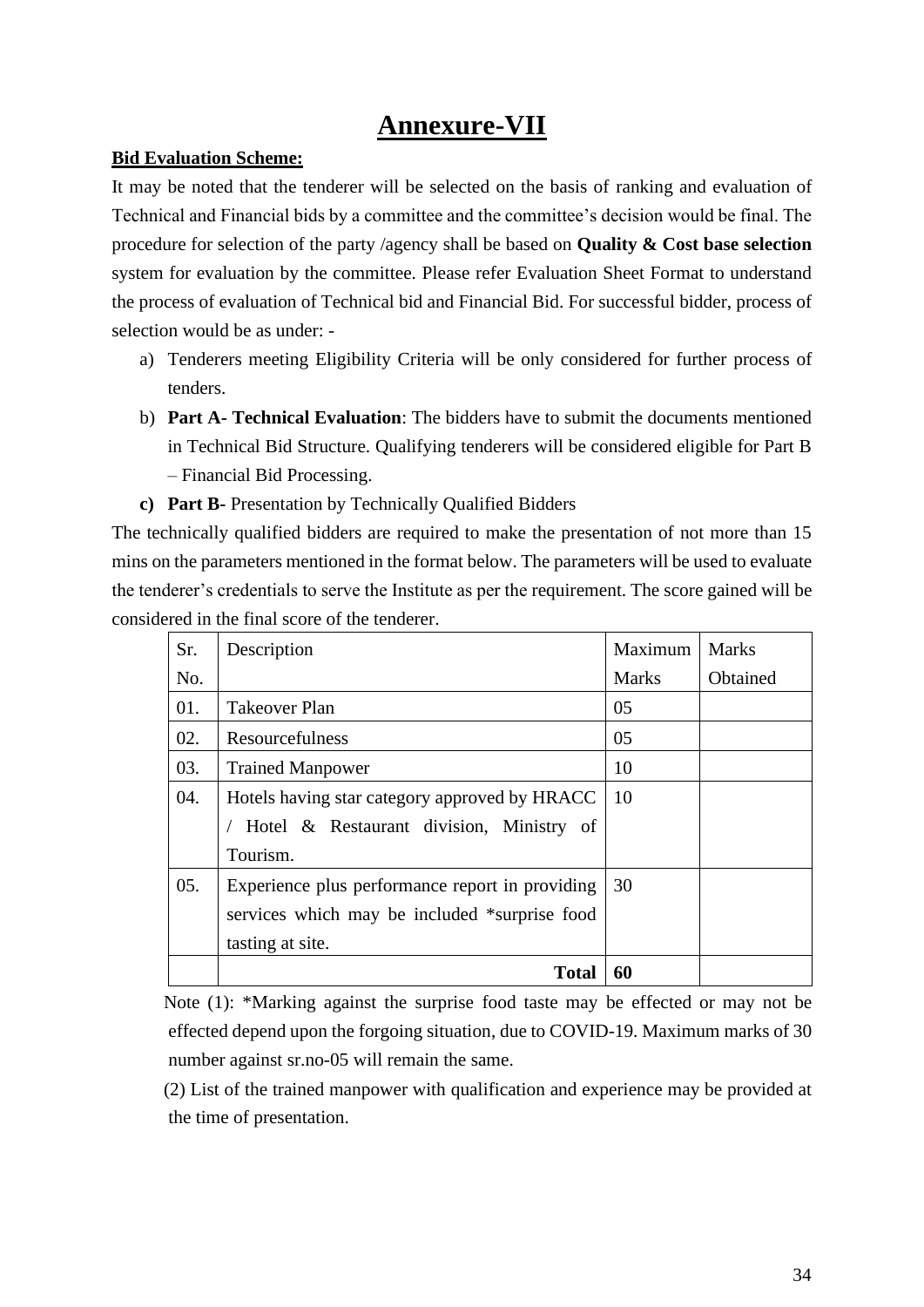#### **a) Part C- Financial Bid Evaluation**

The Institute will open the financial bids of technically qualified bidder.

#### **Catering and Mess:**

The rates quoted for Standard Category (A), Special Lunch / Dinner Category (B), High Tea (C) and Routine Meeting Category (D) as defined above will only be considered for scoring under Catering and Mess category.

Scoring of Financial Bids for Catering and Mess

The scores for financial bids will be computed as below.

(Lowest Tender Price in the Category) \* 10

**Normalize Financial Bid Score** = Tender Price Quoted by respective tenderer The above formula can be explained as below.

Rate quoted for **Standard** Category **(Example)**

| Name of the Party | Rate for Standard Category (A) |  |
|-------------------|--------------------------------|--|
|                   | in Rs                          |  |
|                   | 300                            |  |
|                   | 460                            |  |
|                   | 380                            |  |

The normalized score for Standard Category would be as follows:

| Party        | Score |
|--------------|-------|
|              | 10    |
|              | 6.5   |
| $\mathbf{Z}$ |       |

**Example**-Normalization Calculation:  $(300*10)/380 = 8$ 

#### **It may be noted that Lower the price, Higher the score.**

The above scores will be multiplied by the weightage as below:

| Menu Pattern                         | Weightage |
|--------------------------------------|-----------|
| <b>Standard Category</b>             | 25        |
| Deluxe Category-Special Lunch/Dinner | 05        |
| High Tea                             | 05        |
| <b>Routine Meeting Category</b>      | 05        |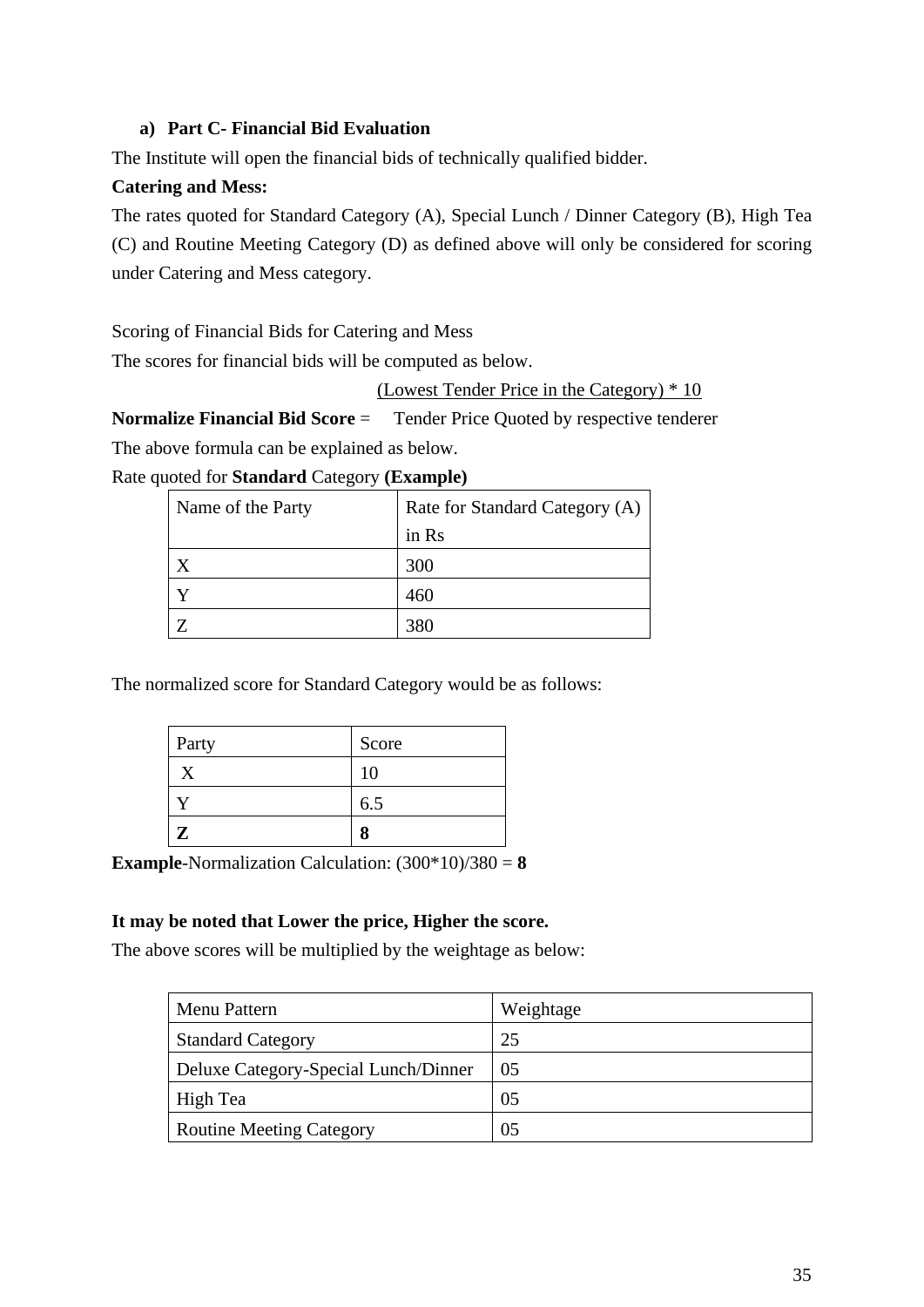| Party | Score | Weightage | <b>Total Score=</b> | Scores out of |
|-------|-------|-----------|---------------------|---------------|
|       |       | (Standard | (Weightage * Score) |               |
|       |       | Category) | 10                  |               |
| X     | 10    | 25        | 25.00               | 25            |
| v     | 6.5   | 25        | 16.25               | 25            |
|       | 8     | 25        | 20                  |               |

 **\*Note: above formula will be the applicable for other categories according to their respective weightage.**

The composite ratings of Technical Bids and Financial Bids will be as below:

|    | <b>S.No.</b> Particulars | <b>Total Score</b> |
|----|--------------------------|--------------------|
| 01 | Presentation             | 60                 |
| 02 | <b>Financial Bid</b>     | 40                 |
|    | <b>Total Score</b>       | <b>100</b>         |

**b) Part D**- Successful Tenderer will be the one who has maximum score in **Part C Evaluation.**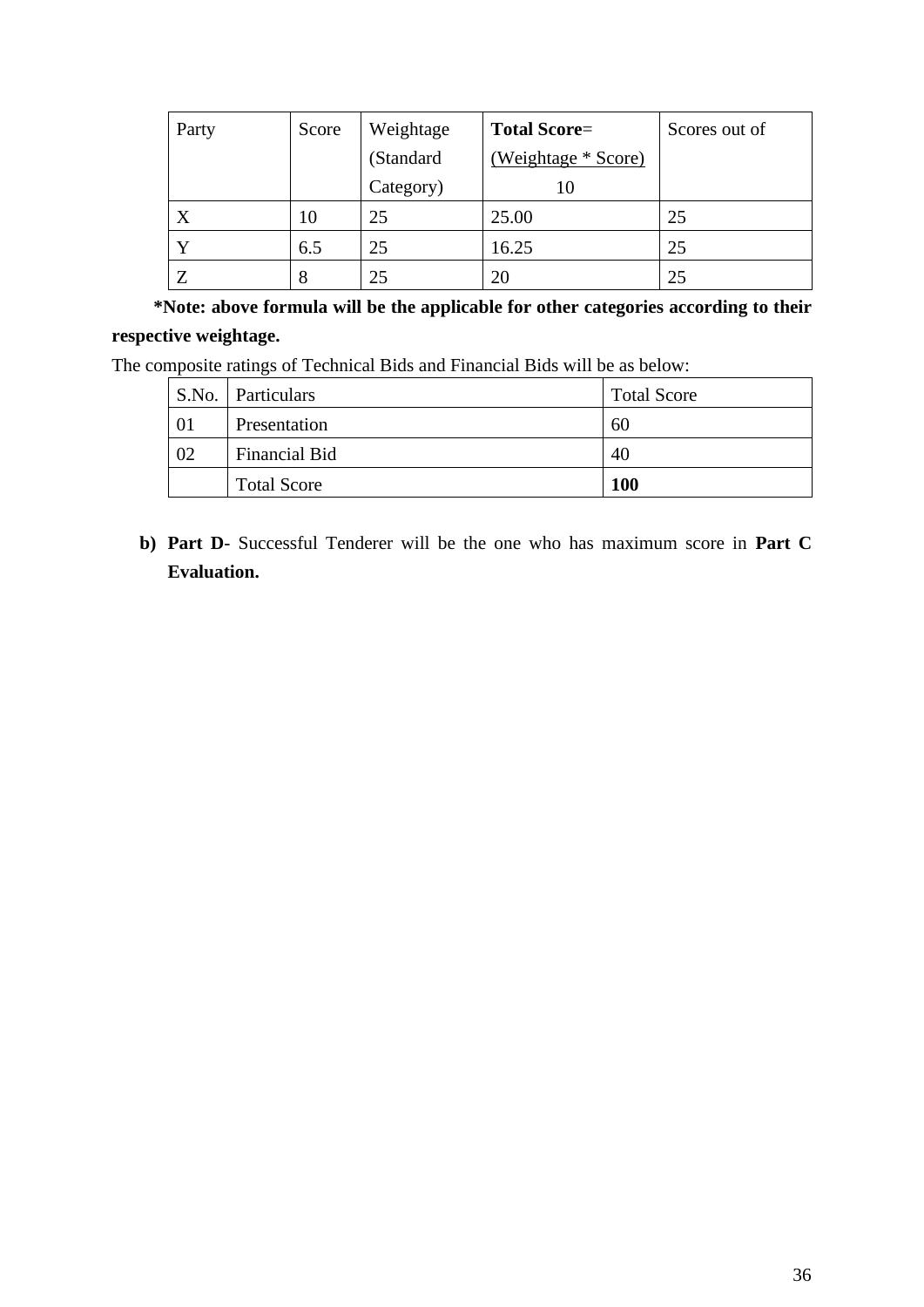**Annexure-VIII**

| Sr.<br>N <sub>0</sub> | Category                                                                                                                                |                                                                                                           | Unit                           | Rate per person<br>per day<br>excluding GST |
|-----------------------|-----------------------------------------------------------------------------------------------------------------------------------------|-----------------------------------------------------------------------------------------------------------|--------------------------------|---------------------------------------------|
| 1.                    | Catering charges for <b>Standard Category</b> (A)<br>as per menu (Inclusive of Breakfast, Lunch,<br>Evening Tea with Snacks and Dinner) |                                                                                                           | 01<br><b>Standard Category</b> |                                             |
| 2.                    | Catering charges for Special Occasion Deluxe<br>Category (B) as per menu (Special Lunch /<br>Dinner)                                    |                                                                                                           | 01<br>Special Lunch/Dinner     |                                             |
| 3.                    | Catering charges for Special Occasion Deluxe<br>Category $(C)$ as per menu ( <b>High Tea</b> )                                          |                                                                                                           | 01<br>High Tea                 |                                             |
| 4.                    |                                                                                                                                         | Routine Meeting Category (D)                                                                              |                                |                                             |
|                       | (i)                                                                                                                                     | Tea / Black Tea                                                                                           | 01                             |                                             |
|                       | (ii)                                                                                                                                    | Coffee / Green Tea/ Lemon Tea                                                                             | 01                             |                                             |
|                       | (iii)                                                                                                                                   | Soups (Tomato/ Clear Veg./Hot<br>& Sour/ Sweet Corn etc.                                                  | 01                             |                                             |
|                       | (iv)                                                                                                                                    | Freshly Prepared Drinks (Lassi,<br>Butter Milk, Lime etc.                                                 | 01                             |                                             |
|                       | (v)                                                                                                                                     | Tea/Coffee/Green Tea/<br><b>Black</b><br>Tea with cookies, wafers and 08<br>pieces roasted almonds/cashew | 01                             |                                             |
|                       | (vi)                                                                                                                                    | Tea/Coffee/Green<br>Tea/<br><b>Black</b><br>Tea with freshly prepared snacks<br>(sandwich/samosa/pakoda)  | 01                             |                                             |

### *FINANCIAL BID (FORMAT) To be filled online*

Notes:

- 1. GST will be paid extra as per actual at the time of billing.
- 2. The number of people / person (if any mentioned in tender document) may increase or decrease in any month. No minimum assurance is giving by the IIM Raipur for the meals per sitting.
- 3. There would be no increase in rates during the Contract period including extension period.
- 4. Successful Tenderer will be the one who has maximum score in Part C Evaluation.

#### Place : **(Signature of the bidder with seal)**

Date :